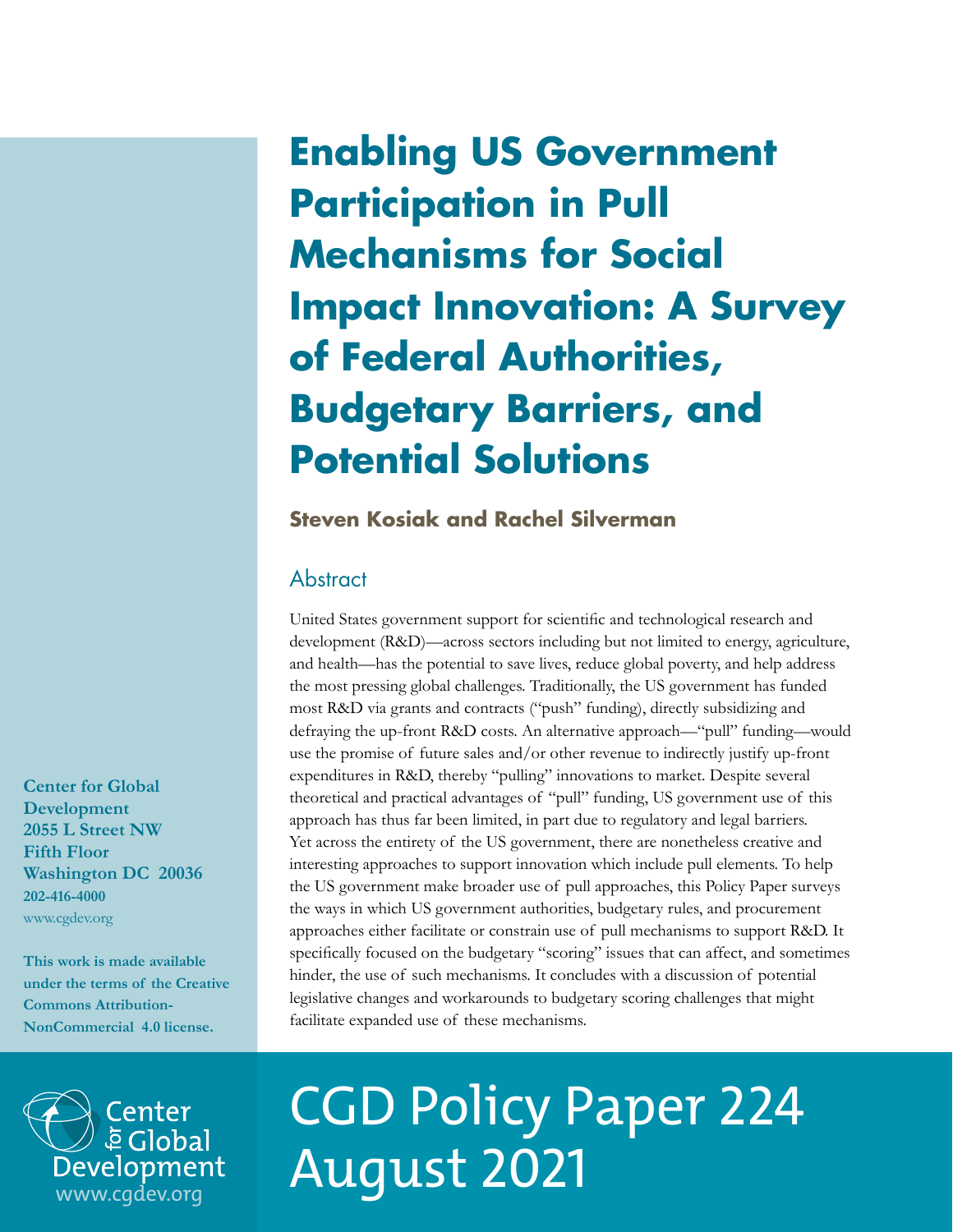## **Enabling US Government Participation in Pull Mechanisms for Social Impact Innovation: A Survey of Federal Authorities, Budgetary Barriers, and Potential Solutions**

Steven Kosiak ISM Strategies

Rachel Silverman Center for Global Development

The Center for Global Development is grateful for contributions from Schmidt Futures in support of this work.

Steven Kosiak and Rachel Silverman. "Enabling US Government Participation in Pull Mechanisms for Social Impact Innovation: A Survey of Federal Authorities, Budgetary Barriers, and Potential Solutions" CGD Policy Paper 224. Washington, DC: Center for Global Development. https://www.cgdev.org/publication/enabling-us-governmentparticipation-pull-mechanisms-social-impact-innovation-survey

for Global Development, or the authors' respective organizations.

| <b>Center for Global Development</b> | The Center for Global Development works to reduce global poverty          |  |  |
|--------------------------------------|---------------------------------------------------------------------------|--|--|
| 2055 L Street NW                     | and improve lives through innovative economic research that drives        |  |  |
| Washington, DC 20036                 | better policy and practice by the world's top decision makers. Use and    |  |  |
|                                      | dissemination of this Policy Paper is encouraged; however, reproduced     |  |  |
| 202.416.4000                         | copies may not be used for commercial purposes. Further usage is          |  |  |
| (f) $202.416.4050$                   | permitted under the terms of the Creative Commons License.                |  |  |
|                                      |                                                                           |  |  |
| www.cgdev.org                        | The views expressed in CGD Policy Papers are those of the authors and     |  |  |
|                                      | should not be attributed to the board of directors, funders of the Center |  |  |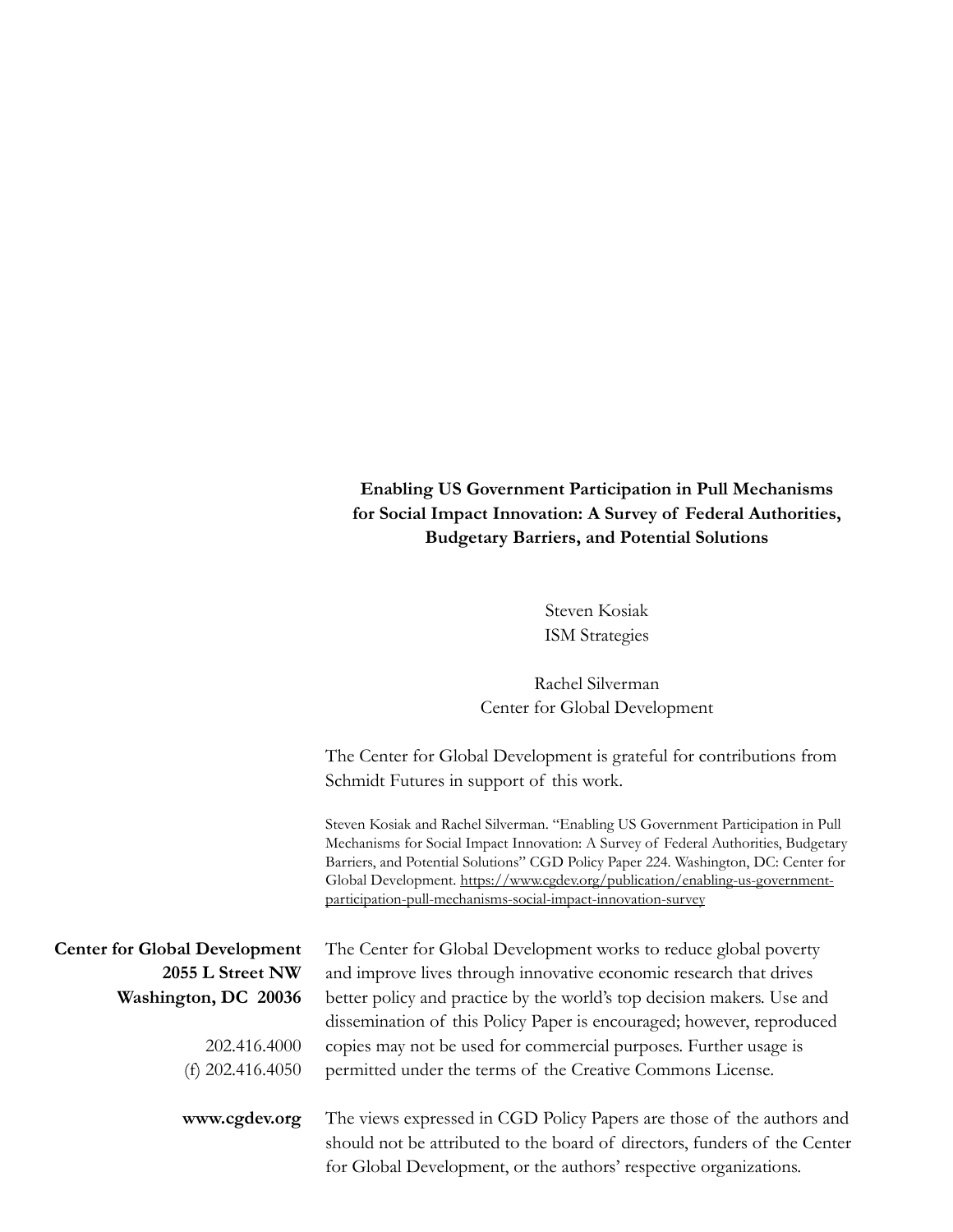## **Contents**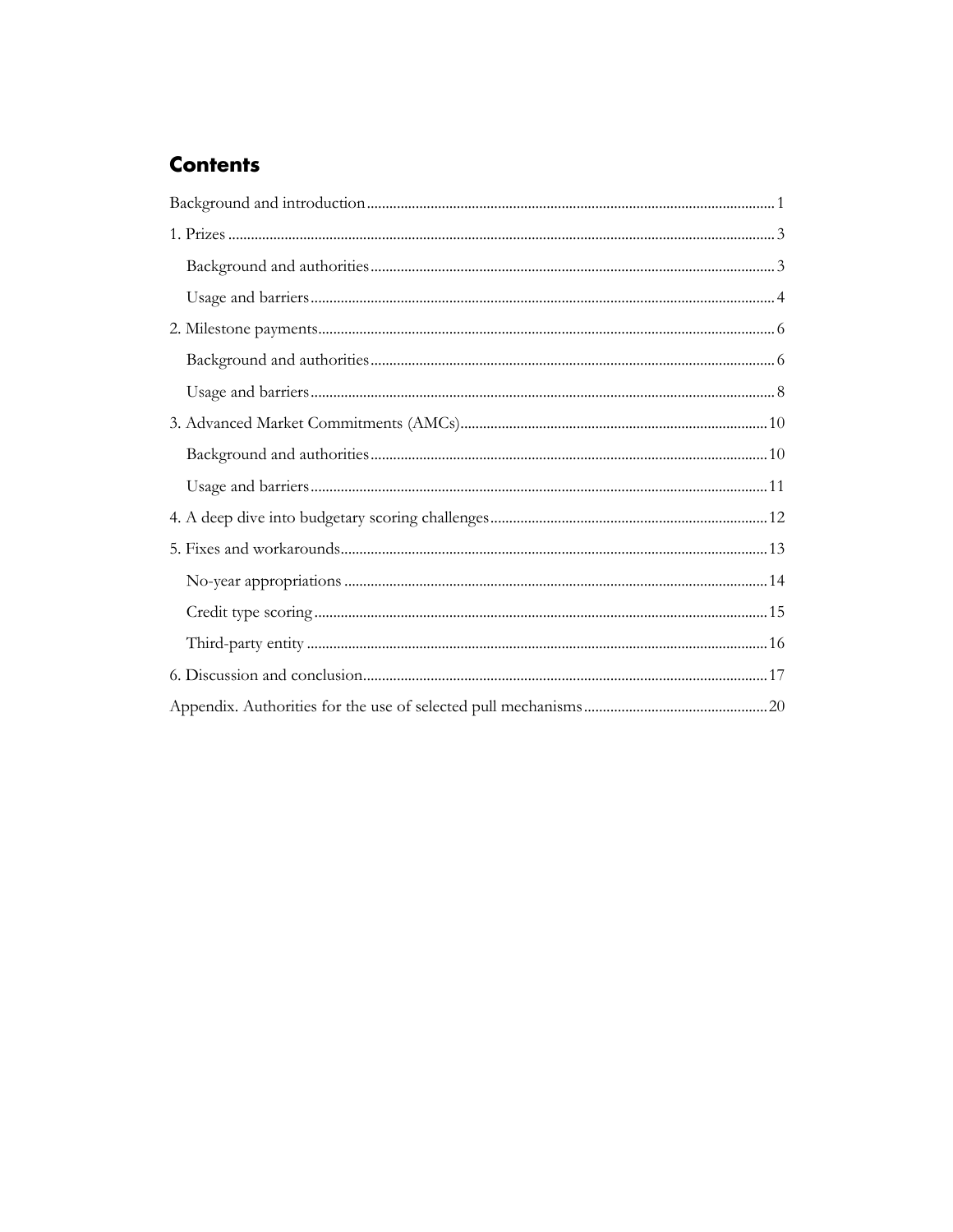## <span id="page-3-0"></span>**Background and introduction**

Scientific and technological innovation—across sectors including but not limited to energy, agriculture, and health—has the potential to save lives, reduce global poverty, and help address the most pressing global challenges. The nature of innovation is unpredictable and high-risk, requiring front-loaded costs to support research and development (R&D). Broadly, there are two ways to fund investments in R&D, thereby increasing the volume and/or probability of successful innovation.

The first approach, "push funding," directly subsidizes and defrays the up-front R&D costs. Push funding most often manifests as governmental or philanthropic grants; product development or research partnerships between governments/foundations and non-profit or industry actors; loan guarantees that subsidize the costs of capital; and direct funding of government or foundation research institutions, e.g., the National Institutes of Health or the Bill & Melinda Gates Medical Research Institute. The US government spends approximately \$135 billion each year on various forms of push funding to promote cross-sectoral R&D.<sup>1</sup>

While push funding plays a valuable role in supporting a broad innovation ecosystem, its use to support commercial and/or late-stage R&D suffers from three main challenges. First, push funding requires governments or other funders to "pick winners" to receive funding. This can be seen as an unjustified corporate subsidy, especially if the government or public subsequently is expected to pay for the final product at market prices. Practically, "picking winners" also risks distorting the market and driving out competitors, thereby potentially decreasing the likelihood of innovation success. Second, push funding distorts market incentives in ways that may cause inefficiency. Since push funding is "free" for the recipient, they may use such funds to support and continue projects with a very low likelihood of success, well after the point at which they would be discontinued if market forces applied. Third, the role of governments or philanthropies are often vulnerable to the sunk cost fallacy when they serve as co-investors in development of a product or technology, e.g., "we paid for this so we might as well use it," even if the resulting technology is low-value and inappropriate for the target population.

The second approach, and the focus of this paper, is known as "pull funding." This approach uses the promise of future sales and/or other revenue to indirectly justify up-front expenditures in R&D, thereby "pulling" innovations to market. Pull funding maintains incentives for innovation success; removes (or at least reduces) the government's role in "picking winners"; and allows the funder to serve as a more impartial arbiter of whether the resultant innovation is socially valuable.

Most pull funding occurs organically via market forces; for example, the large market of potential customers for an updated iPhone justifies Apple's continued commercial investments in technological R&D. Somewhat more intermediated by government policy,

<span id="page-3-1"></span><sup>1</sup> Congressional Research Service (2020). Federal Research and Development (R&D) Funding: FY2020.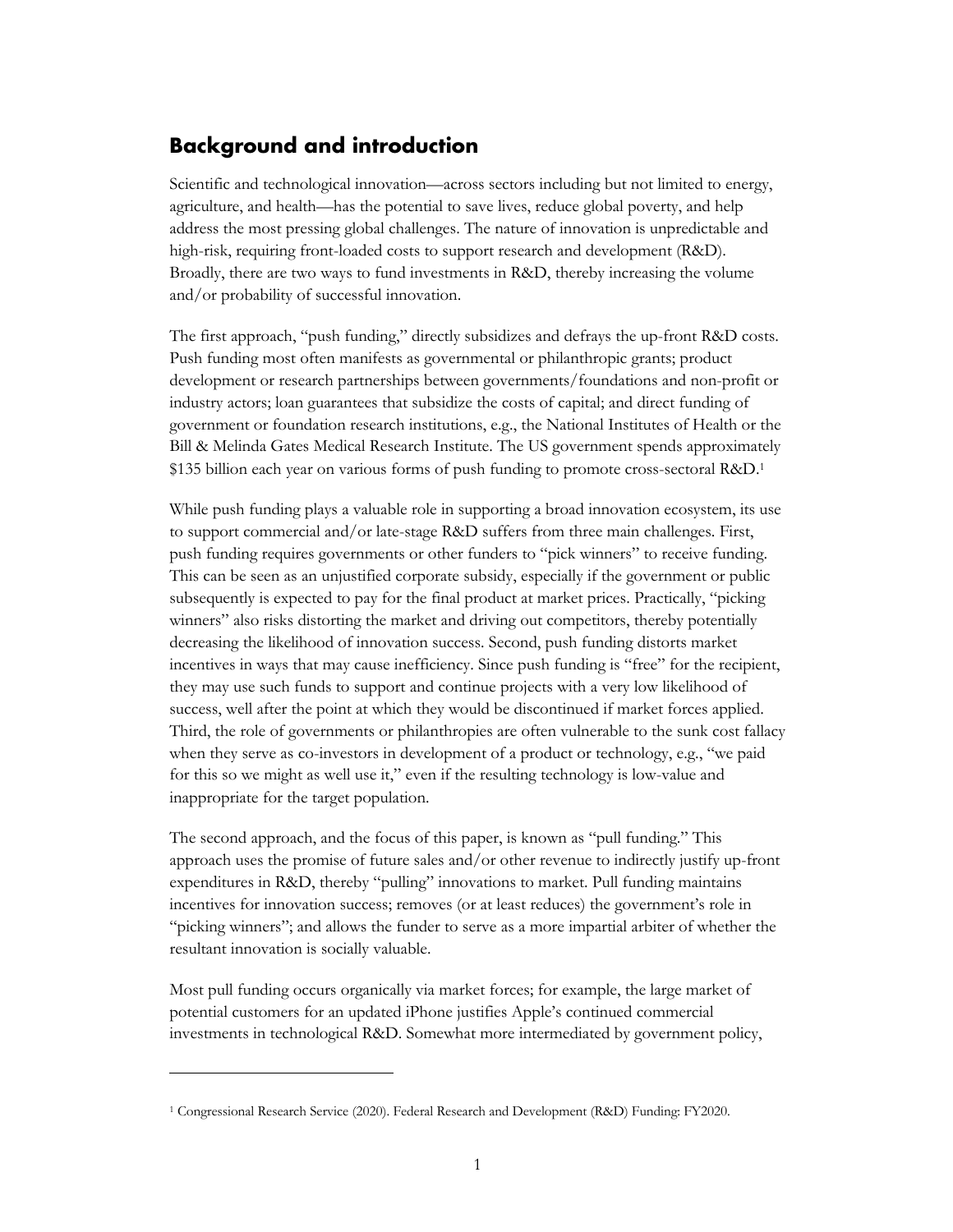large US expenditure (private and governmental) on pharmaceuticals and other health technologies supports a robust though sometimes inefficient R&D pipeline for new drugs, therapies, and devices.

However, where market forces alone are insufficient to drive a socially desirable level of R&D, governments (and/or development banks and philanthropies) may wish to explicitly support innovation through "pull mechanisms," interventions that are intended to increase either the expected size or predictability of revenue/sales contingent on successful innovation. The best-known pull mechanisms are advance market commitments (the AMCs), which offer a guaranteed market (price x volume) for innovations meeting a specific target product profile[;2](#page-4-0) however, this mechanism has rarely been used in practice. Other pull mechanisms may include (but are not limited to) advance purchase agreements; prizes/milestone payments; market entry rewards; and regulatory incentives (e.g., priority review vouchers). Less obviously, governments can also use contracting and reimbursement policy to change the expected market for successful innovation.

Thus far, regulatory and legal barriers have limited the US government's ability to directly support pull mechanisms like the AMC. Yet across the entirety of the US government, there are nonetheless creative and interesting approaches to support innovation which include pull elements. Sometimes these are explicitly carved out/authorized by Congress; others use creative workarounds that comply with budgetary and legal strictures. A fuller understanding of the barriers to using these mechanisms—and how they can be addressed/reduced would help the US government to make broader use of these approaches and better support high-value innovation.

In this policy paper—informed by a review of relevant budgetary and appropriations authorities, supplemented by key informant interviews (Box 1)—we survey the ways in which US government authorities, budgetary rules, and procurement approaches either facilitate or constrain use of pull mechanisms to support R&D. We look across sectors and agencies to draw inspiration, noting the relatively extensive usage of pull mechanisms within the defense sector, supported by specific authorities. We focus on the budgetary "scoring" issues that can affect, and sometimes hinder, the use of such mechanisms; we also review and propose potential ways to work around or mitigate these barriers.

<span id="page-4-0"></span><sup>2</sup> For an early discussion of the concept of Advance Market Commitments, see, Ruth Levine, Michael Kremer, Alice Albright (co-chairs), Making Markets for Vaccines: Ideas to Action, The Report of the Center for Global Development Advance Market Commitment Working Group (Center for Global Development: Washington, DC, 2005), www.cgdev.org/sites/default/files/archive/doc/books/vaccine/MakingMarkets-complete.pdf.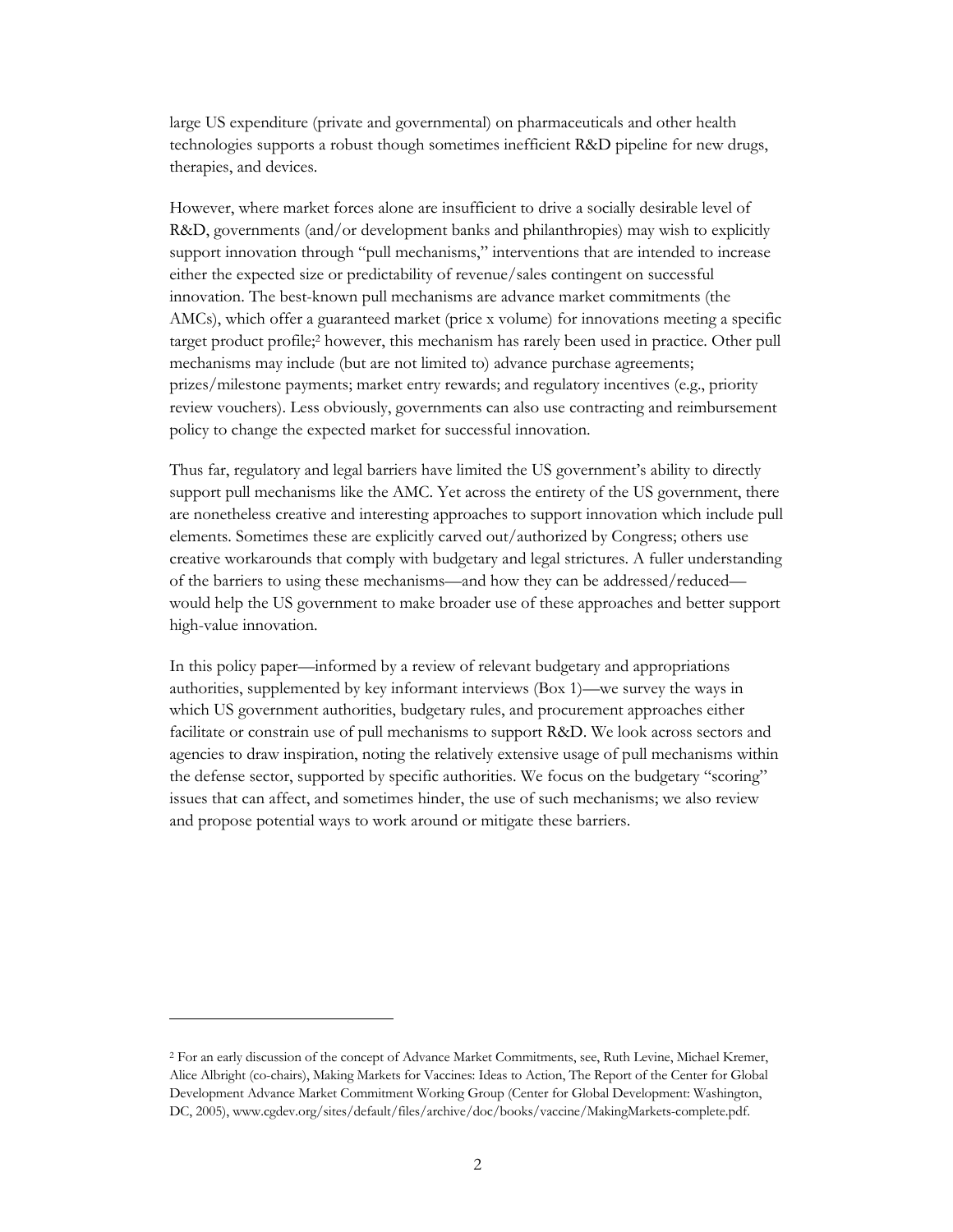Box 1. A note on methodology

This policy note is based, in part, on the expert views of current and former senior personnel with high-level professional experience at the Office of Management and Budget, the Office of Federal Procurement Policy, the Office of Federal Financial Management, the Department of Defense, the Defense Advanced Research Projects Agency, the Office of the Director of National Intelligence, the National Aeronautics and Space Administration, the State Department, the Department of Education, the House and Senate Budget, Armed Services and Appropriations Committees, industry and the non-profit community.

We start with explicit consideration of three distinct pull mechanisms: Prizes, Milestone Payments and Advanced Market Commitments (AMCs). As an upfront caveat, we acknowledge here that these three mechanisms represent only a subset of the potential pull approaches that might be used to support federally funded R&D. Nonetheless, they represent a cross-section of the most prominent pull approaches and the broader scope for pull mechanisms within the US government. For each, we offer a description of what it is and how it works; summarize the mechanism's statutory authority; and discuss the extent of its usage and barriers to greater use within the US government. We conclude with a discussion of potential legislative changes and workarounds to budgetary scoring challenges that might facilitate expanded use of these mechanisms.

## <span id="page-5-0"></span>**1. Prizes**

#### <span id="page-5-1"></span>**Background and authorities**

Prizes are open competitions in which the winner(s) receive an award upon achieving a specific, preset objective; they are intended to encourage scientists, engineers and others to pursue important (but thus far unrealized) scientific, technical and other societal goals. Prizes differ from traditional grants and contract-funded R&D in a variety of ways. Perhaps most importantly, Prize awards are paid out only if and when the objective specified in the competition is met.

Under the America COMPETES Reauthorization Act of 2010 (P.L. 111–358), US agencies enjoy government-wide authority to conduct prize competitions (see appendix for a list and description of some of the major authorities related to the use of Prizes and other pull mechanisms). The COMPETES Reauthorization Act provides all federal agencies with the authority to carry out prize competitions "to stimulate innovation that has the potential to advance the mission of the respective agency.["3](#page-5-2) This authority was updated and clarified in

<span id="page-5-2"></span><sup>3</sup> 15 U.S.C. §3719; federal agency as define[d under 15 U.S.C. §3719 excludes legislative branch ag](https://www.law.cornell.edu/uscode/text/15/3719)encies, Legal Information Institute, Cornell Law School, https://www.law.cornell.edu/uscode/text/15/3719 (accessed June 8, 2021).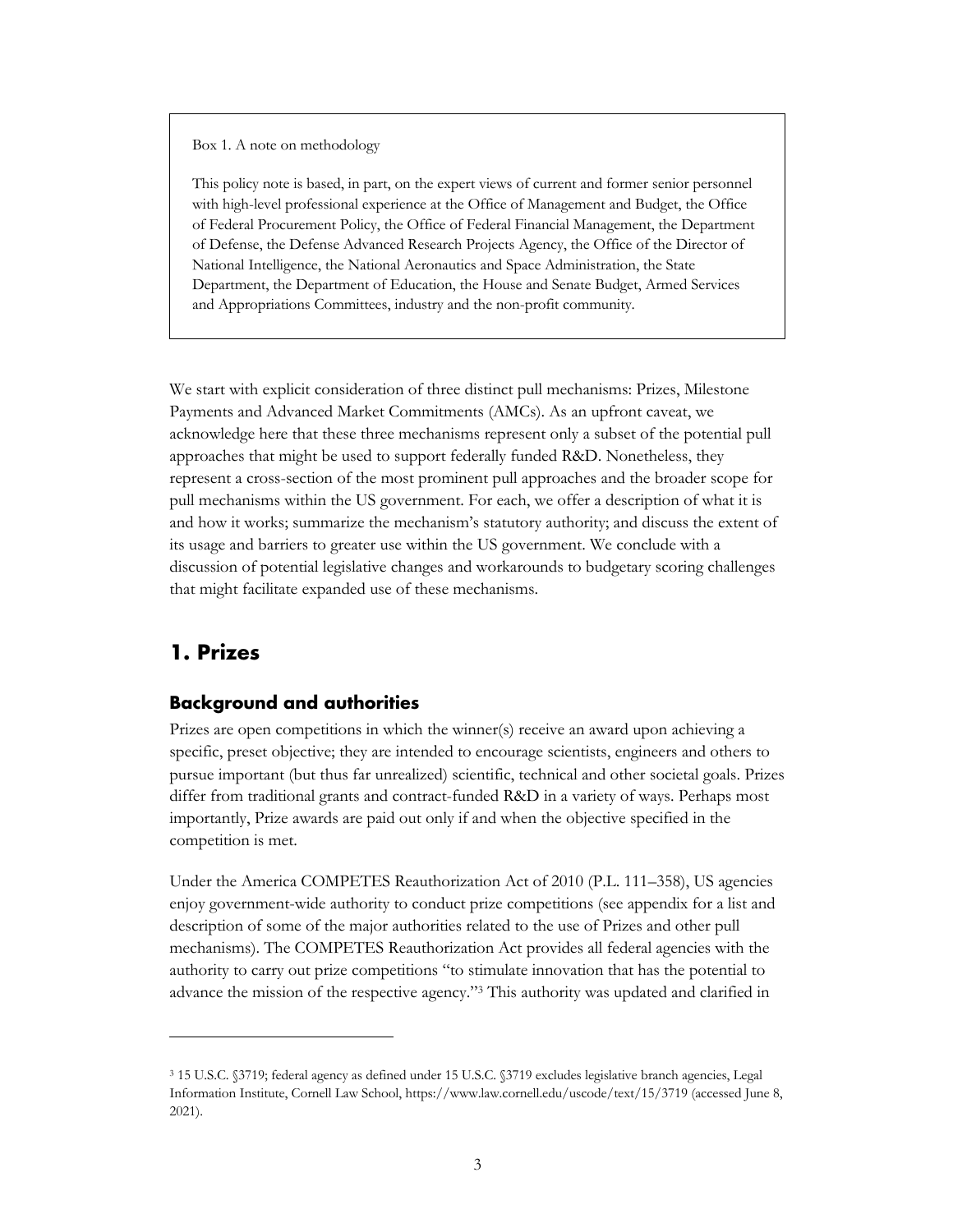2017 under the American Innovation and Competitiveness Act (P.L. 114–329). The updated Act requires that prizes in excess of \$1 million be approved by the agency head; prizes in excess of \$50 million can only be offered after 30-days' notice to Congress[.4](#page-6-1)

In addition to this government-wide authority, a range of Departments and Agencies separately possess their own respective prize authorities, often pre-dating the COMPETES Act. Agencies with their own prize authority include the Departments of Defense, Energy, Health and Human Services, Transportation, and Commerce, as well as the National Aeronautics and Space Administration (NASA) and the National Science Foundation[.5](#page-6-2)

#### <span id="page-6-0"></span>**Usage and barriers**

Measured by a range of different metrics, the Federal government's use of prizes has increased significantly, if not entirely evenly, in recent years:

- The Federal government has conducted a total of about 1,000 prize competitions since 2010.<sup>6</sup>
- Between 2011 and 2018, the number of competitions held under COMPETES Act authority grew from 7 to 67, [7](#page-6-4) while the overall dollar value of those competitions increased from \$10 million to \$37 million[.8](#page-6-5)
- The number of Departments and Agencies conducting prize competitions increased from 7 to 22 between 2011 and 2018[.9](#page-6-6)
- The number of prize competitions conducted across the federal government under all authorities grew from 97 in 2014 to 125 in 2018[,10](#page-6-7) with the combined total value of awards more than doubling (from \$32 million to \$69 million)[.11](#page-6-8)

Notwithstanding this growth, the use of the authority appears to remain relatively limited. Prize awards account for only a tiny fraction of overall federal R&D—on average about \$5 for every \$10,000 spent on R&D in 2018. Similarly, the size of the individual prize awards has remained quite small—just \$82,000 for COMPETES Act prizes and \$226,000 under agency-specific prize authorities. Awards of this size do not even approach the \$1 million level at which under the COMPETES Act requires Agency heads to approve the offers, let alone the \$50 million level at which Congress must be notified.

The relatively limited use of prize authority can likely be attributed to the combined effect of several different factors. First, prize competitions are generally viewed as potential

<span id="page-6-2"></span><span id="page-6-1"></span><sup>4</sup> Marcy E. Gallo, "Federal Prize Competitions," Congressional Research Service, April 6, 2020, p. 3.

<span id="page-6-3"></span><sup>5</sup> Ibid., p. 6.

<span id="page-6-4"></span><sup>6</sup> General Service Administration, "About Challenge.gov," Challenge.gov, https://www.challenge.gov/about/

<span id="page-6-5"></span><sup>7</sup> Gallo, "Federal Prize Competitions," p. 6.

<span id="page-6-6"></span><sup>8</sup> Ibid, p. 7.

<span id="page-6-7"></span><sup>9</sup> Ibid, p. 6.

<span id="page-6-8"></span><sup>10</sup> *Implementation of Federal Prize and Citizen Science Authority: Fiscal Years 2017–18*, (Office of Science and Technology Policy: Washington, DC, June 2019, p. 13. <sup>11</sup> Ibid., p. 12.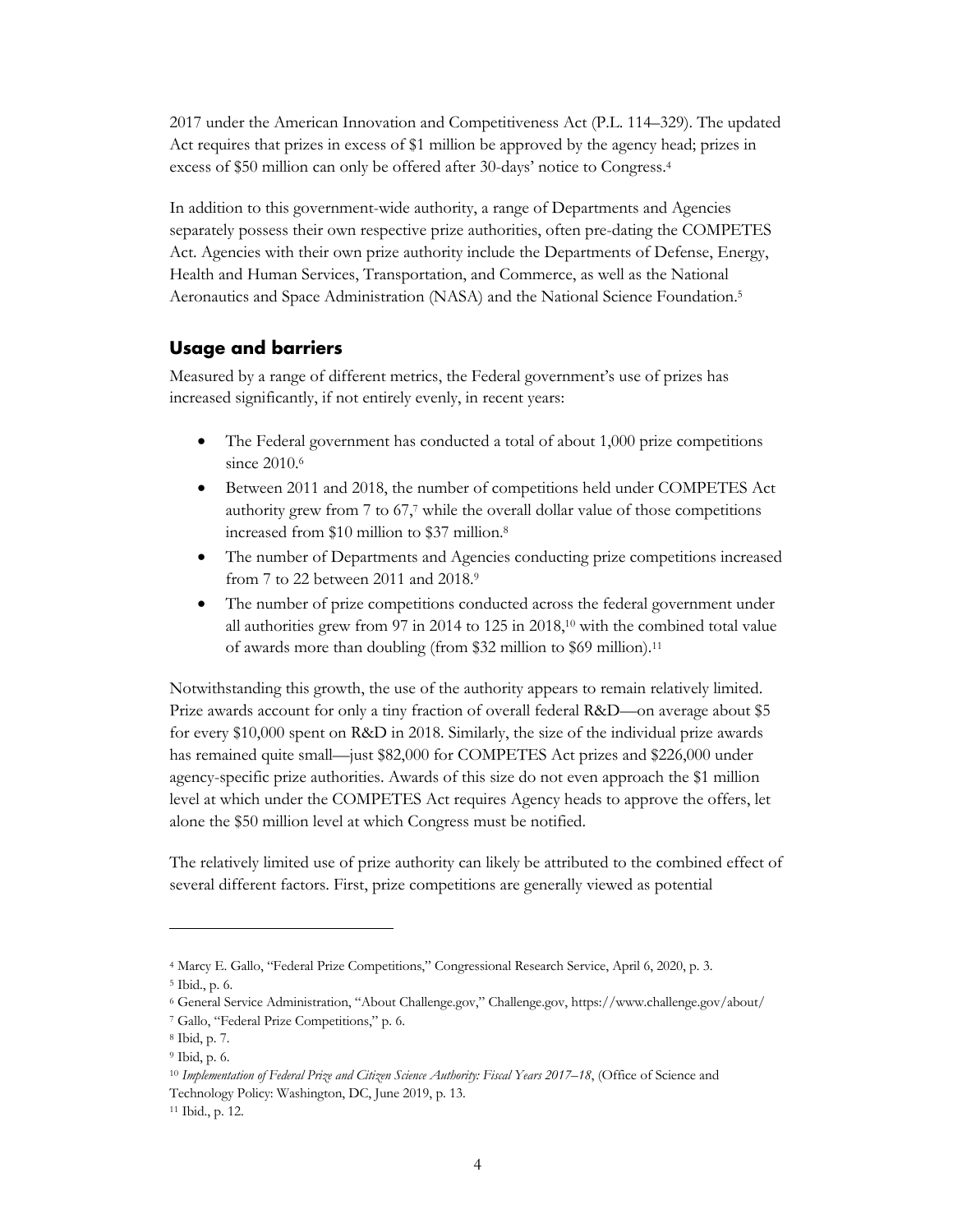*complements* to—not substitutes for—primary R&D funding through traditional mechanisms (peer-reviewed grants and procurement contracts). Second, prizes are not always considered to be an appropriate mechanism to address research and innovation objectives—for example, in cases where a clear, effective approach to addressing a challenge has already been established, there are a limited number of potential participants who could address the challenge, and/or the pool of potential participants is composed of actors unable or unwilling to cover necessary upfront costs[.12](#page-7-0) Third, designing an effective prize competition can be a complex undertaking requiring considerable care and diligence—for example, determining the correct size of the cash award, developing fair contest rules, and resolving intellectual property rights. [13](#page-7-1) This level of effort may be considered excessive, particularly when most Prize awards are for relatively low dollar values; the requirements may also seem daunting for risk-averse civil servants who feel more comfortable with traditional approaches. Fourth, requirements for agency head approval and/or Congressional notice may dissuade agencies from pursuing higher-value Prize competitions.

Finally, concerns about budgetary scoring may also limit agencies' use of prize authority. Current budgetary scoring rules—discussed at greater length later in this paper—generally require the full cost of a program to be counted upfront, when a legally binding commitment is made. For most federal acquisition programs this requirement makes sense and represents a reasonable approach to ensuring transparency and accountability. However, in the case of prizes (as well as milestone payments and AMCs), the fact that money must be put aside upfront and not deployed for other purposes—even where there is considerable uncertainty over when (or even if) the money will be spent on a prize—creates an opportunity cost that may serve as a substantial disincentive.

It is unclear, in practice, how much (if any) responsibility this potential scoring issue bears for the relatively limited use of prize authority to date. To a great degree, implementers of prize competitions can and do limit the kind of uncertainty noted above through the design of the competitions. Competitions can be designed with relatively less challenging goals; they can also be awarded on the basis of the best entry (rather than absolute success in achieving the goal). Both approaches greatly reduce or even eliminate such budgetary uncertainty. To date, most prize competitions have been time-limited, and few have been cancelled due to the lack of a winner, suggesting that agencies generally seek to limit budgetary scoring risk through such approaches.

However, it is entirely plausible that this approach has been adopted to accommodate existing budgetary constraints—thereby constraining use of Prizes for more challenging (and perhaps higher-impact) scientific and technical objective. More challenging competitions with consequent uncertainty about when, or even if, the prize would ultimately be awarded—would present far greater budgetary scoring issues.

<span id="page-7-0"></span><sup>12</sup> Kwasi Mitchel, Sahil Joshi and Nes Parker, "The Craft of Incentive Prize Design: Lessons from the Public Sector," Deloitte Insights[, https://www2.deloitte.com/us/en/insights/topics/social-impact/the-craft-of](https://www2.deloitte.com/us/en/insights/topics/social-impact/the-craft-of-incentive-prize-design.html)[incentive-prize-design.html](https://www2.deloitte.com/us/en/insights/topics/social-impact/the-craft-of-incentive-prize-design.html) (accessed June 8, 2021)

<span id="page-7-1"></span><sup>13</sup> Ibid., pp. 1–2.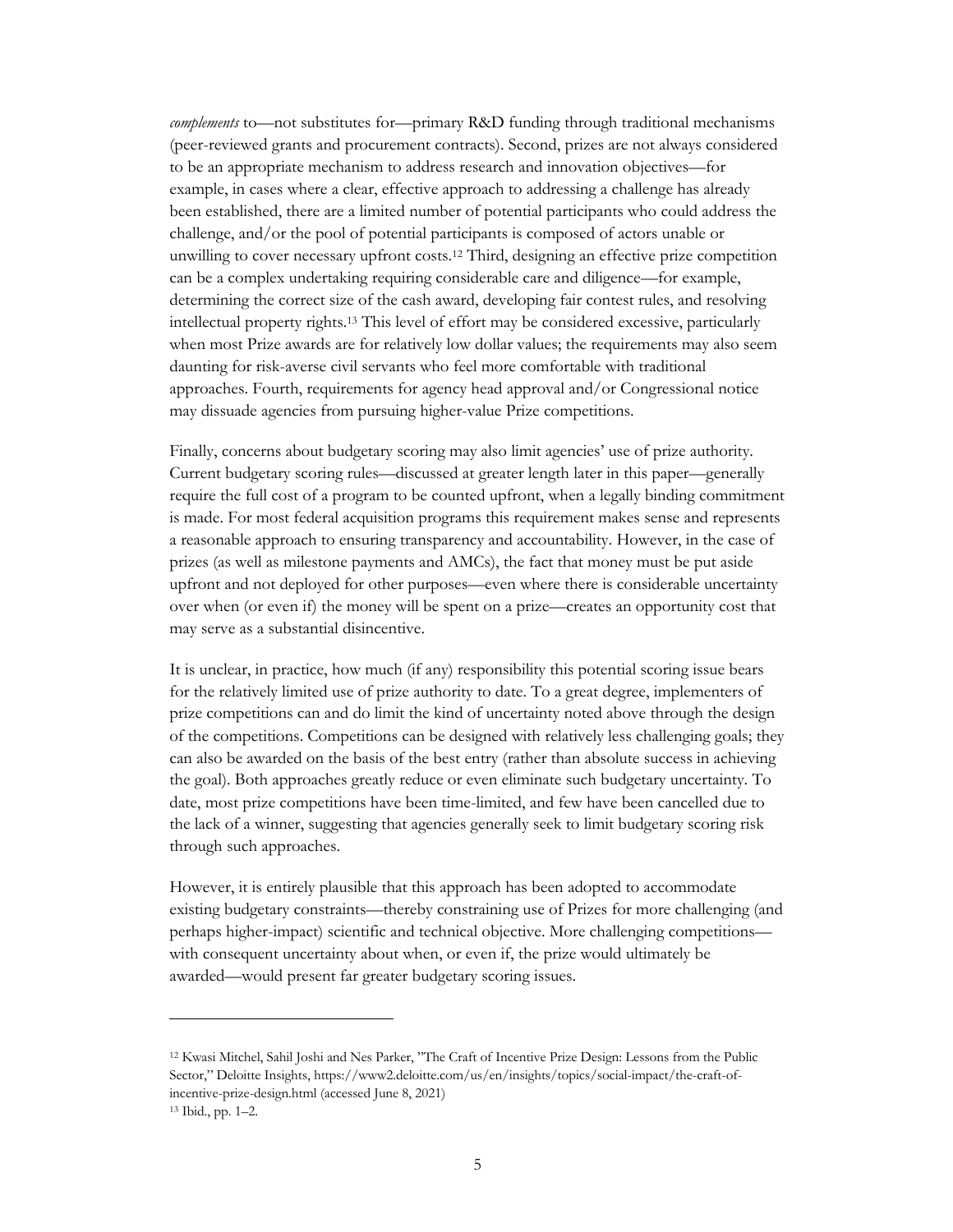## <span id="page-8-0"></span>**2. Milestone payments**

#### <span id="page-8-1"></span>**Background and authorities**

Like other pull mechanisms, milestone payments are received only after meeting a prespecified goal. In this respect, they can resemble the use of prizes. However, there are several important distinctions. While prize competitions are generally open to anyone willing and able to enter the competition—and the winner (or winners) are often determined through meeting a single goal—milestone payments are generally incorporated into programs with limited participation and a series of incremental payment-linked goals, each of which must be met to reach the final objective.

Milestone payments can be contrasted with "progress payments" made under traditional contracts and grants. Progress payments are simply made on an agreed-upon percentage basis over the period during which the work is carried out; they are not tied to particular technical or performance goals, or to specific deliverables. Like other push mechanisms, progress payments represent an essentially cost-reimbursement approach.

The authority to use milestone payments dates from 1958, when Congress granted the National Aeronautics and Space Administration (NASA) "Other Transaction" authority for "advanced research projects.["14](#page-8-2) OTs are generally defined by what they are not: they are not standard contracts, grants, or cooperative agreements[.15](#page-8-3) They are intended to provide the government with enhanced means of fostering innovation, rapid experimentation and other goals that can sometimes be stifled by the need to comply with, among other things, the Federal Acquisition Regulations (FAR).

In 1989, OT authority was granted to the Defense Advanced Research Project Agency (DARPA), and in 1994 extended to the Defense Department more broadly; it was also expanded beyond research to include prototyping[.16](#page-8-4) Since then, OT authority has also been granted to a range of other Departments and Agencies, including the Departments of Energy, Health and Human Services, Homeland Security, and Transportation, as well as the Federal Aviation Administration, the Domestic Nuclear Detection Office, and the Transportation Safety Administration.[17](#page-8-5) In subsequent years, OT authorities have been amended and further expanded numerous times[.18](#page-8-6) And in 2020, Congress enacted the Pilot

<span id="page-8-2"></span><sup>14</sup> Lauren A. Mayer, Mark V. Arena, Frank Camm, Jonathan P. Wong, Gabriel Lesnick, Sarah Soliman, Edward Fernandez, Phillip Carter, and Gordon T. Lee, *Prototyping Using Other Transactions* (RAND: Santa Monica, CA, 2020), p. 5.

<span id="page-8-4"></span><span id="page-8-3"></span><sup>15</sup> Ibid, p. 4.

<span id="page-8-5"></span><sup>16</sup> Ibid, p. 5.

<span id="page-8-6"></span><sup>17</sup> Moshe Schwartz and Heidi M. Peters, "Department of Defense Use of Other Transaction Authority: Background, Analysis, and Issues for Congress," *Congressional Research Service*, February 22, 2019, p. 36. <sup>18</sup> In some cases, offices, agencies, commissions, and other federal government entities may also have OT or

related authorities that are only associated with certain programs or projects. Ibid.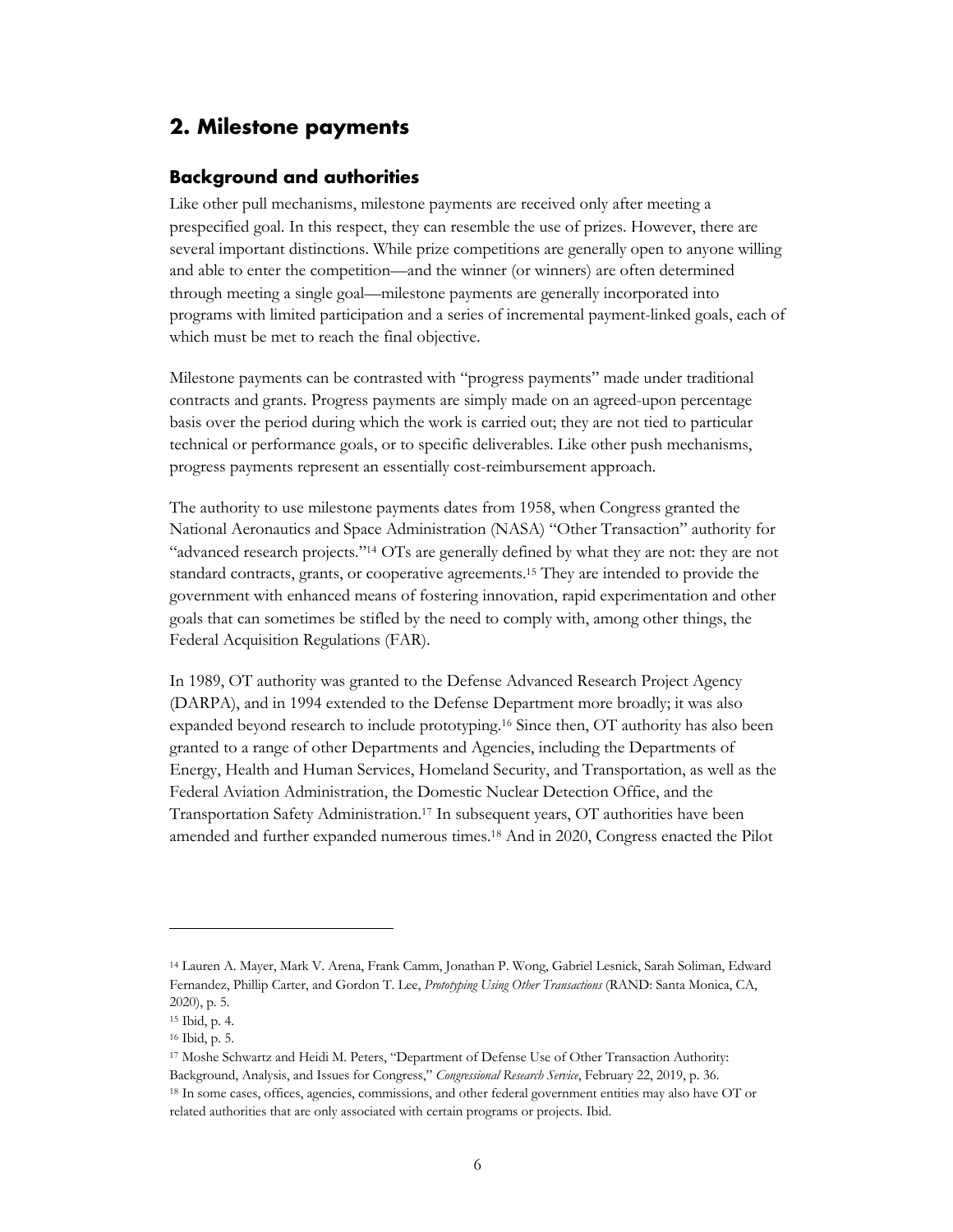Program on Strengthening the Defense Industrial and Innovation Base, which, among other things, encouraged greater use of OTAs[.19](#page-9-0)

OTs permit the use of a broad range of agreements, incentives and other arrangements that would not be permitted under the FAR. For example, in addition to the authority to use milestone payments, OTs allow acquisition managers to amend or exclude clauses that are required in traditional procurements (such as termination clauses, cost-accounting standards, intellectual property, and audit requirements) and to make use of joint ventures, partnerships and consortia[.20](#page-9-1) Although they are only one of many areas where OTs offer the government greater freedom and flexibility, milestone payments are recognized as a potentially important mechanism.

As the Defense Departments' OT Guide notes, the use of milestone payments can substantially contribute to the effectiveness of research and prototyping efforts:

> "Well-structured, payable milestones can serve the dual purpose of meeting cash flow needs of the performer and as a management tool to verify achievements on the critical path to project success. Failure to achieve milestone/technical goals forces a management analysis and decision.["21](#page-9-2)

Perhaps the most frequently cited example of the successful application of milestone payments is in NASA's Space Act OT with SpaceX, which resulted in development of the Falcon 9 space launch vehicle. OT milestone payments can be targeted to a variety of different goals. In the Space Act OT, for example, both technical and financial milestones were used—the former triggered by technical successes and the latter by SpaceX's success in bringing specified amounts of third-party capital into the project.<sup>22</sup>

In 1996, the FAR was amended to allow the use of performance-based payments[.23](#page-9-4) Although the FAR's performance-based payments also represents a pull mechanism, the intent behind them is far more limited. In contrast to OT milestone payments, which have multiple potential functions and can be used in conjunction with a wide range of other innovative arrangements that fall outside the FAR, the use of PBPs under the FAR is tightly constrained. They can only be used for fixed-price contracts, and while improving technical and schedule performance has been cited as one goal, it is by no means the only goal. The use of performance-based payments under the FAR appears to be viewed as an alternative to progress payments in a limited set of circumstances where enhancing innovation is not a

<span id="page-9-1"></span><span id="page-9-0"></span><sup>19</sup> Pub. L. 115–91, div. A, title XVII, § 1711, Dec. 12, 2017, 131 Stat. 1811, as amended by Section 213 of the FY21 National Defense Authorization Act.

<span id="page-9-2"></span><sup>20</sup> Ibid, p. 3.

<span id="page-9-3"></span><sup>21</sup> [Richard L. Dunn, "Milestone Payments: Understanding a](http://www.strategicinstitute.org/other-transactions/milestone-payments/) Powerful Technique," Strategic Institute, www.strategicinstitute.org/other-transactions/milestone-payments/ (accessed June 8, 2021)

<span id="page-9-4"></span><sup>22</sup> Ibid.

<sup>23</sup> Ibid.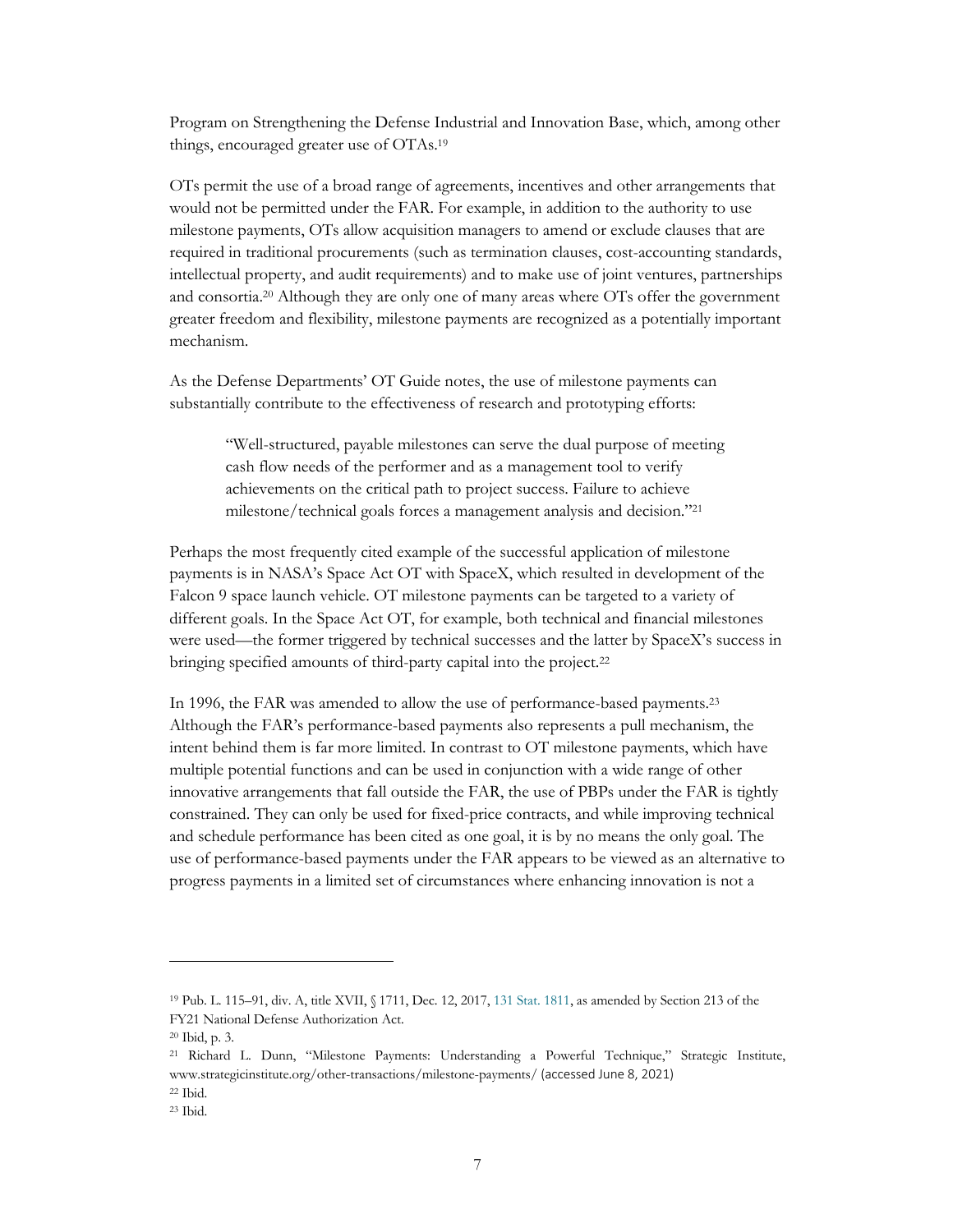primary motivation. As the Defense Department's own *Performance Based Payments Guide* states, in the case of procurement programs, for example:

"The ideal candidate for [performance-based payments] is a mature, stable production program where the fabrication, assembly and test processes are well established. Ideally the contractor will have already completed one or more production lots. This should permit events and their timing to be easily identified. Furthermore, the actual cost by month on the prior contracts should make the financing need at each event easier to determine.["24](#page-10-1)

#### <span id="page-10-0"></span>**Usage and barriers**

The use of OTs has followed a somewhat uneven path, but in recent years the trend has been clearly upward. In the case of the Department of Defense for example, the number of OTs implemented increased from 12 in 2013 to 94 in 2017[,25](#page-10-2) with total obligations provided under OTs reaching \$2.1 billion by the end of that period[.26](#page-10-3) The use of milestone payments, which as noted above is only one of a variety of innovative approaches permitted through OTs, is not (apparently) tracked separately. However, since the ability to use this mechanism is a key feature of OTs, it seems likely that the use of milestone payments has similarly grown in recent years. By contrast, the use of performance-based payments under the FAR appears to have remained limited[.27](#page-10-4)

Notwithstanding the growth in the use of OTs and (presumably) milestone payments noted above, OTs still account for only a very small share of federal spending on goods and services (less than 1 percent even in the case of DoD) and obstacles remain. Most obviously, although the number of agencies with OT authority has increased, it is still not possessed by all agencies. Perhaps a greater obstacle—and a key reason why such authority has not been granted to more agencies—is a lingering concern that OTs may provide too much freedom in how transactions are structured and implemented. Among other things, these concerns led the House Armed Services Committee to recently urge:

"the Department to reiterate through established guidelines that OTA is not a means for circumventing appropriate use of the Federal Acquisition Regulations, and that full and open competition should be used to the maximum extent possible to maintain a sense of integrity, fairness, and credibility in the Federal Procurement process."28

<sup>24</sup> *The Performance Based Payments Guide, Department of Defense*, 2014, p. 10,

<span id="page-10-1"></span>https://www.acq.osd.mil/dpap/cpic/cp/docs/Performance\_Based\_Payment\_(PBP)\_Guide.pdf <sup>25</sup> Schwartz and Peters, "Department of Defense Use of Other Transaction Authority: Background, Analysis, and Issues for Congress," p. 12.

<span id="page-10-2"></span><sup>26</sup> Ibid, p. 1.

<span id="page-10-3"></span><sup>27</sup> Dunn, "Milestone Payments: Understanding a Powerful Technique."

<span id="page-10-4"></span><sup>28</sup> Schwartz and Peters, "Department of Defense Use of Other Transaction Authority: Background, Analysis, and Issues for Congress," p. 9.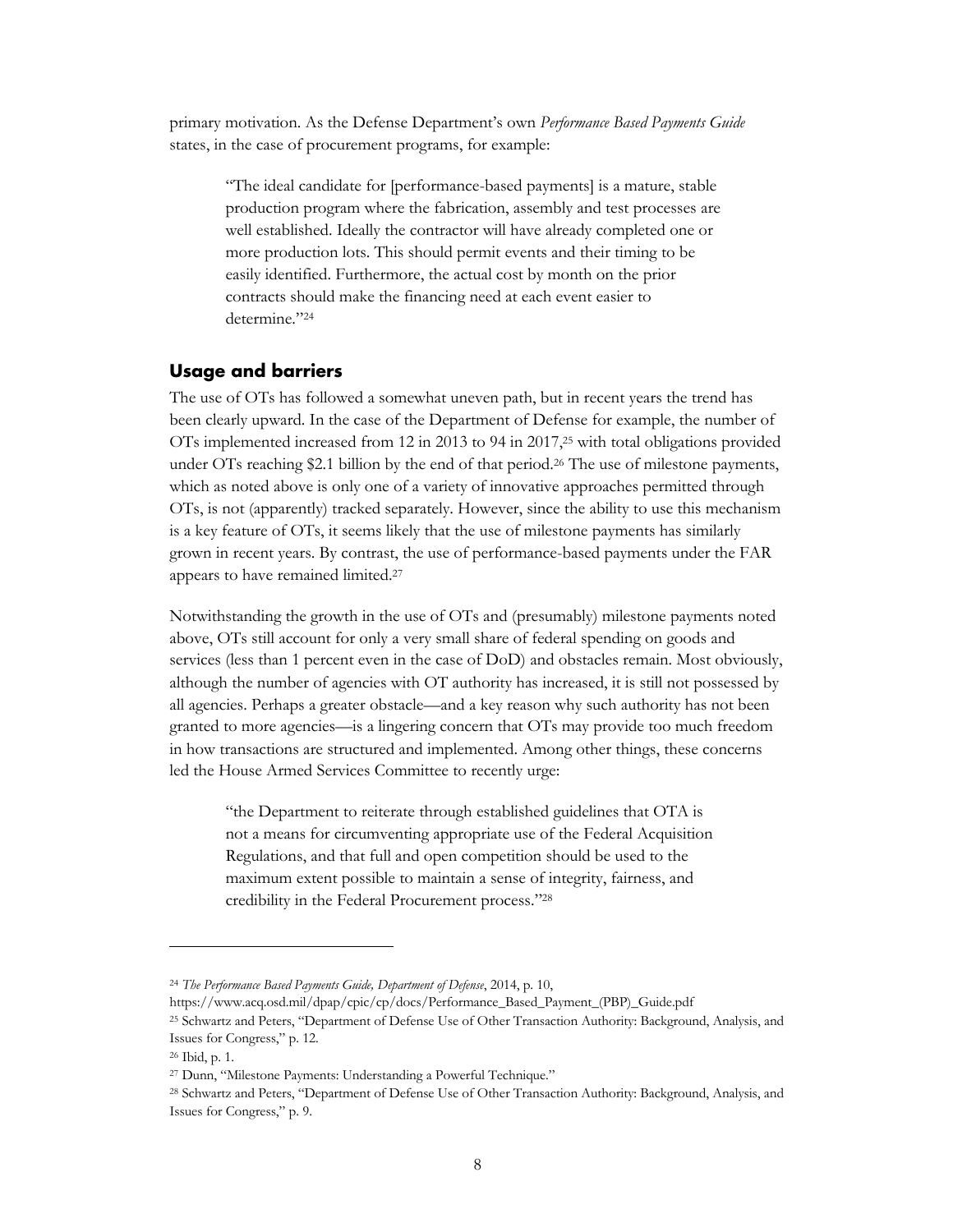Another barrier to broader application of milestone payments appears to be related to difficulties inherent in their use. Acquisition managers a[re](#page-11-0) often unfamiliar with the mechanism and how to most effectively use it.29 The complexities sometimes involved in effectively identifying and monitoring milestones may also have contributed to the limited use of performance-based payments under th[e F](#page-11-1)AR.30

Concerns over budgetary scoring rules may also be an obstacle. As with prizes, the uncertainty associated with milestone payments coul[d](#page-11-2) create a significant disincentive for their use. However, again as with prize authority, it is unclear how much of impact, if any, these potential issues have had in shaping agency decision-making about the use of milestone payments. Acquisition officials have considerable flexibility in managing the level and type of uncertainty associated with the use of milestone payments—both through determining the level of difficulty associated with achieving the milestones and the size of the payment specified for doing so.

"How rigorous should milestone payments be? Rigor can have various implications. . . . One or more *soft* milestones at the front end of an agreement may be necessary to acquire long lead time items to finance a poorly financed small company. The payable event may be something like hold an organizational meeting or update the operating plan contained in the proposal. In many projects that are fully funded by the government it may make sense for the cumulative milestone payments and their estimated cost to be closely aligned. However, in projects with a high risk of technical failure that may not be the case. Likewise, where successful performance may result in a breakthrough worth many times the cost of achieving it, cumulative milestone payments may be less than estimated cost, a kind of informal cost sharing."31

The use of OTs, including their growth in recent years, has generated some considerable controversy. However, very litt[le](#page-11-3) of the controversy appears to focus on budgetary scoring issues. This suggests that, as with the use of prize authority, agencies employing OT milestone payments have adopted an approach that to some extent minimizes the kinds of uncertainty that could, in theory, make budgetary scoring a greater concern. Again, the question remains as to whether this approach has been adopted because it fits with the agencies' general views about how best to structure milestone payments in order to maximize their effectiveness, or whether the approach has instead been adopted—at least in part—because of existing budgetary scoring rules, and whether changing those rules might lead agencies to use milestone payments differently or more frequently.

<span id="page-11-2"></span><span id="page-11-1"></span><span id="page-11-0"></span><sup>29</sup> Dunn, "Milestone Payments: Understanding a Powerful Technique."

<sup>30</sup> Ibid.

<span id="page-11-3"></span><sup>31</sup> Dunn, "Milestone Payments: Understanding a Powerful Technique."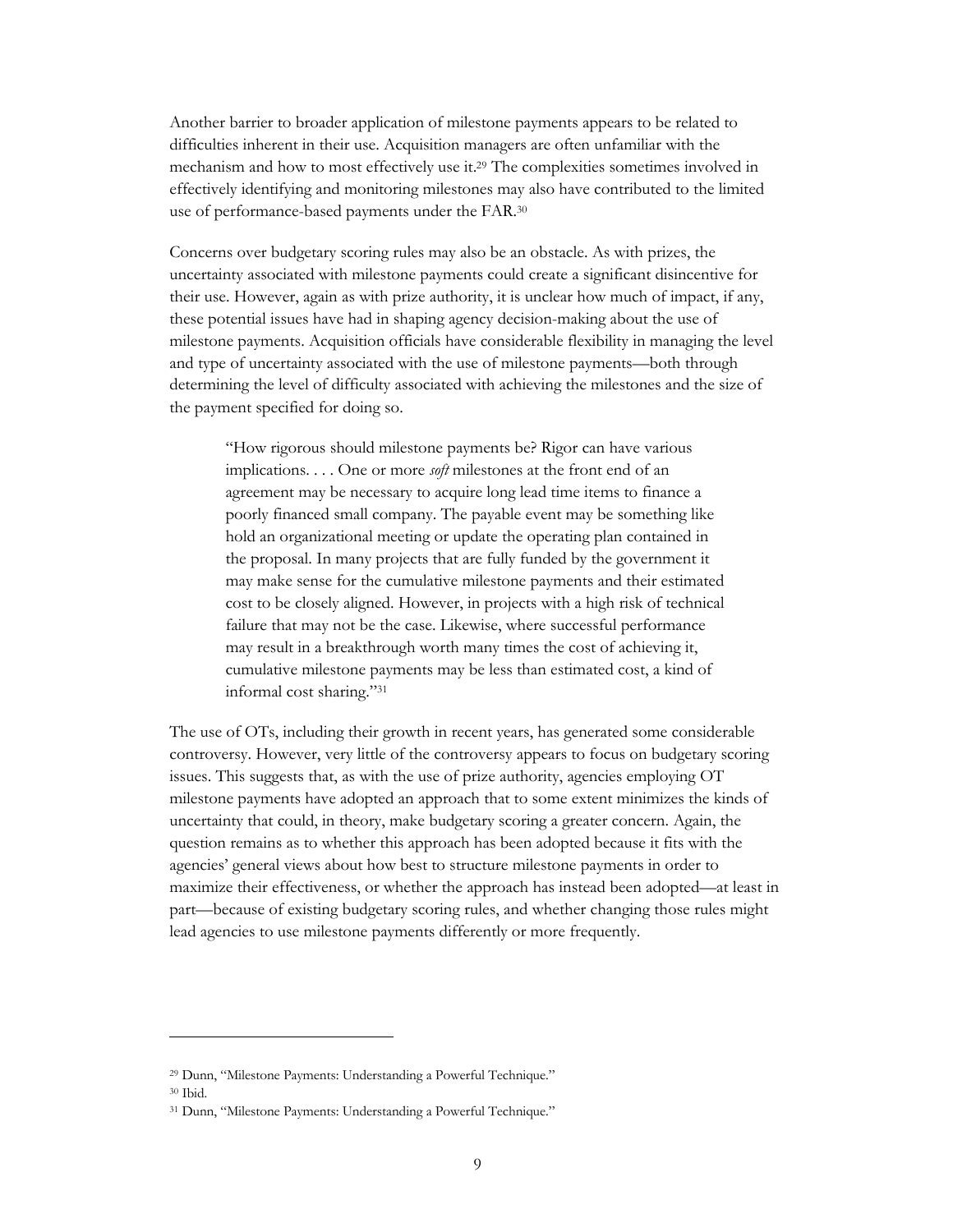## **3. Advanced Market Commitments (AMCs)**

#### <span id="page-12-0"></span>**Background and authorities**

<span id="page-12-1"></span>An AMC is a mechanism used by a government or other entity to guarantee a viable market for a product if and when it is successfully developed. As in the case of prizes, milestone payments, and other pull mechanisms, AMC payments are made only after the product has been successfully developed. AMCs are designed as an incentivize for the development of products, such as vaccines, other medicines, or medical technologies, with high upfront cost, for which there is not currently a viable or sufficiently predictable commercial market to incentivize socially optimal R&D investment (or, alternatively, a substantial government market as is represented by, for example, the Defense Department in the case of high-tech military equipment and services).32 An AMC funded by five countries and the Gates Foundation was, for example, used to encourage the development of a lower cost pneumococcal vaccine tailored to the needs of low- and middle-income countries.

There are, at present, at least thr[ee](#page-12-2) different sources of federal authority for entering into AMCs.

- **Project BioShield** permits the Department of Health and Human Services to obligate funding to purchase chemical, biological, radiological, or nuclear (CBRN) countermeasures—such as diagnostic tests, drugs, vaccines, and other treatments as much as eight years before development has been completed.33
- **The Lantos Hyde Global Leadership Against HIV/AIDS, TB, and Malaria Reauthorization Act of 2008** permits the Secretary of the Treasury to negotiate with the International Bank of Reconstruction and Developme[nt](#page-12-3) (World Bank), the GAVI Vaccine Alliance, and other interested parties to establish advanced market commitments (including legally binding contracts) to purchase vaccines to combat HIV/AIDS, tuberculosis, malaria, and other related infectious diseases.<sup>34</sup>
- **The Defense Production Act** permits the Department of Defense (DoD) and other agencies working through DoD, to make purchases and purchase commitments that enhance and support national defense, domestic preparedne[ss](#page-12-4), respon[se, and recove](https://www.law.cornell.edu/definitions/uscode.php?width=840&height=800&iframe=true&def_id=22-USC-495894255-1887964075&term_occur=999&term_src=)ry from natural hazards, terrorist attacks, and other national emergencies. 35

<span id="page-12-2"></span><sup>&</sup>lt;sup>32</sup> Put differently, defense industry contractors are incentivized to develop new technologies both by the "push" provided by traditional cost-reimbursement type development contracts and the "pull" implicit in the existence of a large market for specialized military goods (e.g., high-tech weapons) and services supported and sustained by the US military.

<span id="page-12-3"></span><sup>33</sup> Project BioShield was amended by the Pandemic and All-Hazards Preparedness Act (PAHPA; P.L. 109–417), which, among other things, allowed for the use of milestone payments to be used to cover up to half of the total award. Frank Gottron, "Project BioShield: Authorities, Appropriations, Acquisitions, and Issues for Congress," Congressional Research Service, May 27, 2011, p. 2–3.

<span id="page-12-4"></span><sup>34</sup> 22 U.S. Code § 7624—Facilitating vaccine development, Legal Information Institute, Cornell Law School, https://www.law.cornell.edu/uscode/text/22/7624accessed June 8, 2021).

<sup>35</sup> Michael H. Cecire and Heidi M. Peters, "The Defense Production Act of 1950: History, Authorities, and Considerations for Congress," Congressional Research Service, March 2, 2020, pp. 10–11.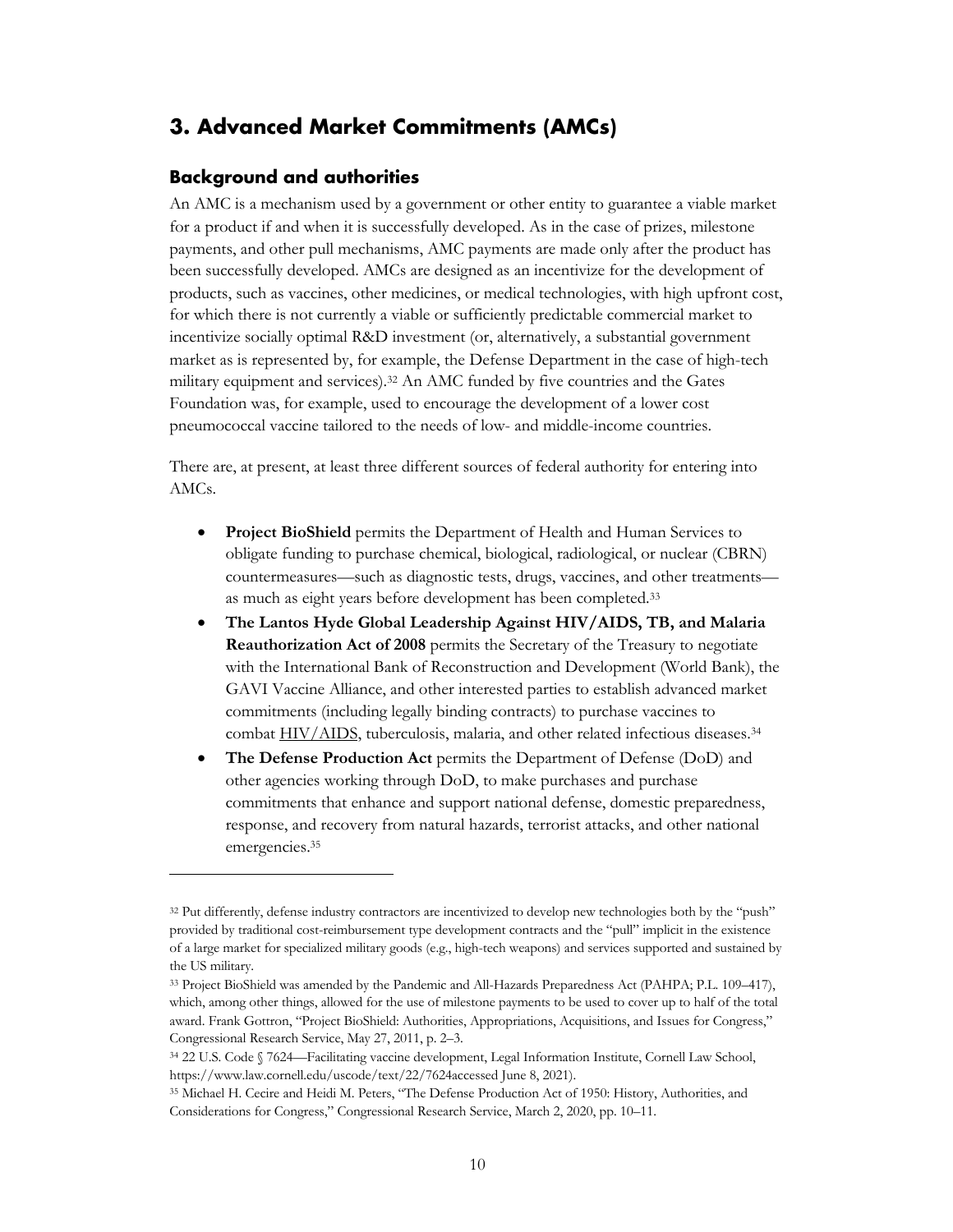#### **Usage and barriers**

<span id="page-13-0"></span>Notwithstanding the[se](#page-13-1) various authorities, the federal government's use of AMCs has been very limited. The most significant use appears to be the purchase chemical, biological, radiological, and nuclear countermeasures under Project BioShield, with individual awards ranging from as little as \$1 million to as much as \$900 million.36 More recently, the US agreed to support the GAVI-coordinated vaccine effort (known as COVAX), including its AMC component, which is designed to help ensure COVID-19 vaccine distribution among lower-income countries—with Congress appropriating \$4 billion to help fund the US contribution.37 Under Operation Warp Speed, the U.S. gover[nm](#page-13-2)ent negotiated advance purchase contracts with a number of pharmaceutical companies to acquire as yet undeveloped COVID vaccines. For example, it committed up to \$2.1 billion for 100 million doses from Sanofi-GSK, \$1.95 billion for 100 million doses from BioNTech-Pfizer, \$1.6 billion for 1[00](#page-13-3) million doses from NovaVax, and \$1.2 billion for 300 million doses from AstraZeneca-Oxford.38 To be sure, the approach used by the U.S. government in Operation Warp Speed was multifaceted and included significant push funding (both to develop some of the vaccines and to expand manufacturing capacity), but by committing in advance to the purchase of vaccines still undergoing development it also includes a strong AMC-like pull incentive.

As in the cases of prize authority and milestone payments, a variety of factors have contributed to the federal government's limited use of AMCs. Among other things, the complexity of designing an effective AMC that includes the right price, development milestones, and specifications for the product can be highly challenging; likewise, budgetary scoring may also serve as a disincentive—perhaps to an even greater extent than for prizes or milestone payments. In comparison to these other pull mechanisms, there is certainly stronger prima facie evidence that budget scoring issues may pose a significant barrier to the use of AMCs. This is for the simple reason that the AMC's most frequently discussed among policymakers, advocacy groups and others, as well as addressed through existing statutory authority (and actually used in the case of chemical, biological, radiological, and nuclear countermeasures and the US contribution to the GAVI-coordinated (COVAX) vaccine effort), tend to be focused on the provision of vaccines and other medicines—the development of which typically requires large investments.

Such AMCs are likely to be successful in incentivizing the development of the specified products only if they include relatively large and costly purchase commitments. Moreover, there may be more uncertainty associated with the likelihood and/or timing of success than is typically the case with prizes and milestone payments (at least as these mechanisms are

<span id="page-13-3"></span><span id="page-13-2"></span><span id="page-13-1"></span><sup>36</sup> "Federally Funded Innovation Inducement Prizes," Congressional Research Service, June 29, 2009, p. 18. <sup>37</sup> Anna Rouw, Jennifer Kates, Josh Michaud, Adam Wexler, "COVAX and the United States," Kaiser Family Foundation, February 18, 2021, https://www.kff.org/coronavirus-covid-19/issue-brief/covax-and-the-unitedstates/

<sup>38</sup> Nicholson Price, Rachel Sachs, Jacob S. Sherkow, and Lisa Larrimore Ouellette, "COVID-19 Advanced Purchases Explained," August 20, 2011, https://blog.petrieflom.law.harvard.edu/2020/08/11/covid19-vaccineadvance-purchases-explained/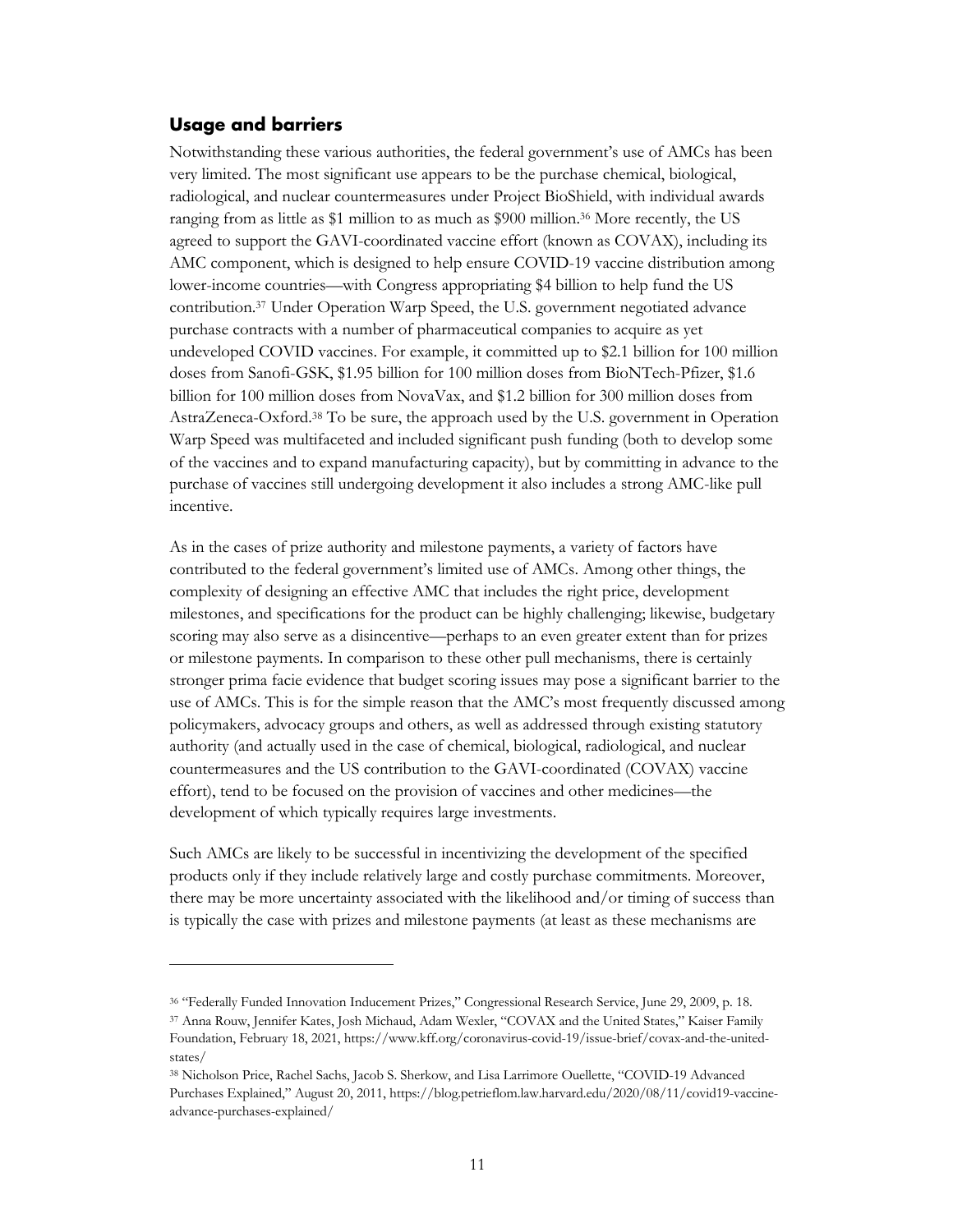currently typically structured). And if AMCs are more likely to be characterized both by a need for large awards and greater uncertainty about if and when success will be achieved, they are more likely to be negatively affected by existing budgetary scoring rules.

## **4. A deep dive into budgetary scoring challenges**

This section provides a more detailed discussion of the budgetary scoring issues touched upon earlier, and provides some preliminary thoughts concerning legislative changes or work-arounds that might help mitigate the challenges posed by existing scoring rules for the various pull mechanisms discussed above.

<span id="page-14-0"></span>In common with pull mechanisms generally, the three pull mechanisms discussed in this analysis are characterized by funding needs that are contingent on successful development or performance outcomes—prize money is awarded only if and when the goals set out in the competition have been met, milestone payments are provided only when the specified milestone has been reached, and vaccines or other technologies or services are purchased only if and when they have been successfully developed. This creates several potential problems from a budget scoring standpoint. This is because federal law generally requires that a legally binding commitment of money can only be made if funding to cover the cost of the commitment has already been appropriated. Such appropriations "score" the year the appropriation is first made and available for obligation (even if the money is likely to be spent much later); further, most budget accounts limit the period for which appropriated funds remain available.

This means that an agency that conducts a prize competition, or one of the other measures discussed here, will generally have the cost of the prize (or milestone payment, or AMC) scored upfront when the competition is initiated, even if it might be several years or more before the goal is likely to be met and the money actually spent (in the form of a prize award, milestone payment or executed AMC). Moreover, under current rules, the scorekeeping cost will be the full cost of the specified prize, milestone payment or AMC, even where there is some (perhaps significant) possibility that the goals will never be achieved and the money never spent. Finally, unless the account through which the effort is being funded is a "noyear" account—and most are not—committed funding will "expire" and return to the Treasury if the competition goal remains unmet during the period of availability.

Although there are various dimensions to the potential budgetary scoring challenges, the crux of the problem is the uncertainty associated with whether and when an award or other payment will be paid. As discussed earlier, these mechanisms have (to date) been implemented in ways that appear to substantially limit both of these uncertainties. If the expectation and desire of federal agency officials is to continue to execute these mechanisms in this manner, there may be little need to consider changes to budget scoring rules—and likely little appetite either at the Office of Management and Budget (OMB) or in Congress to consider any significant changes.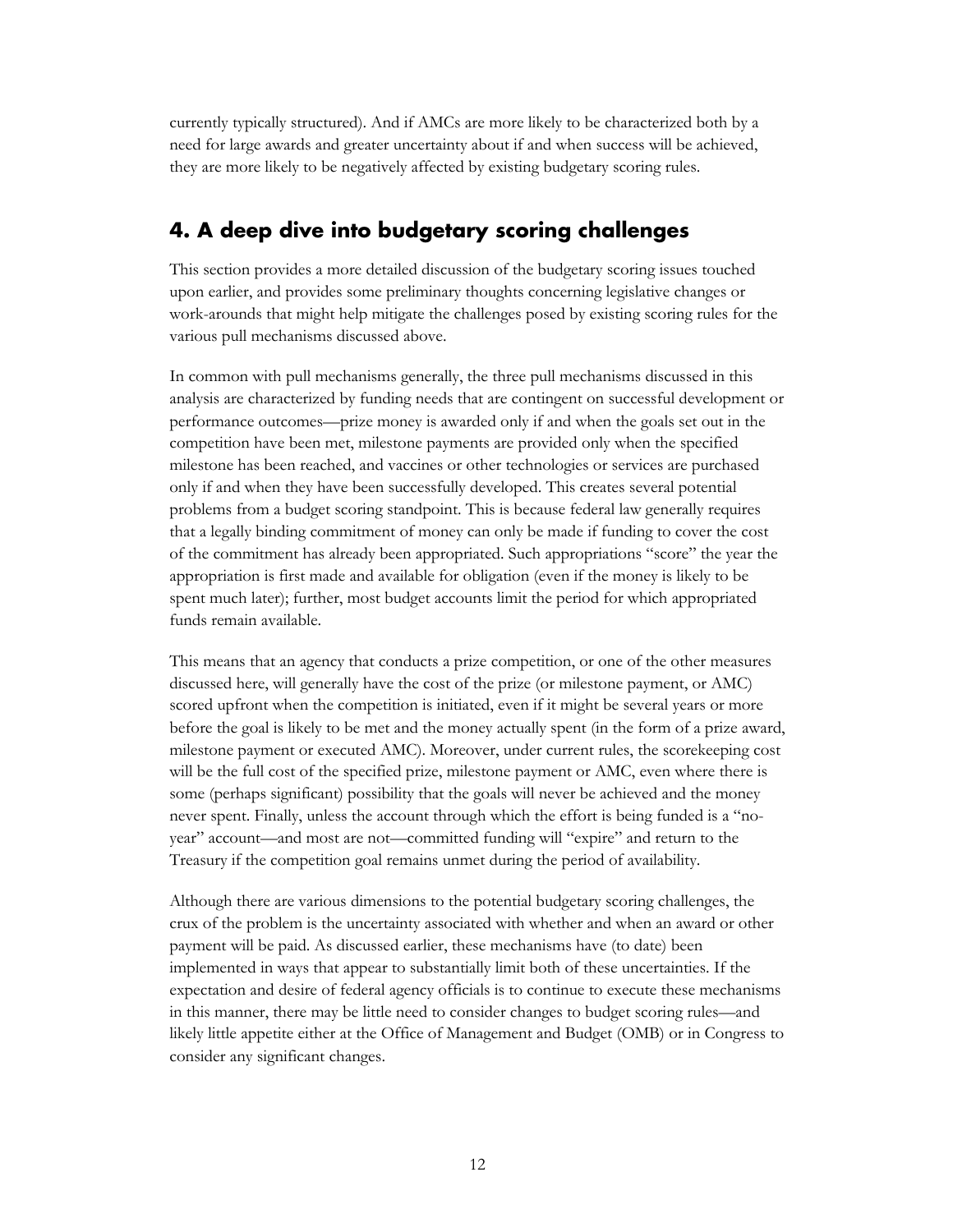On the other hand, if there is a desire to move beyond the current approaches to using prize authority and milestone payments, and perhaps to encourage experimentation with efforts that are both larger and have more uncertain outcomes, scoring changes are more likely to be needed, and perhaps sellable. The case for modifying existing budgetary scoring rules may be greatest for AMCs. As noted earlier, given the nature of the objectives usually discussed for AMCs, they may be the most negatively affected by exiting scoring rules.

## **5. Fixes and workarounds**

<span id="page-15-0"></span>Given the potential benefits of expanded pull mechanism use, as described in the previous section, we here consider three possible fixes to budgetary scoring problems discussed above: no-year appropriations, credit-type scoring, and a workaround via a third-party entity. These proposals represent a first-cut, preliminary review; more detailed and context-specific analysis is still required before deciding on an optimal approach or combination of approaches for any given use case.

| <b>Approaches</b>                | Description                                                                                                                                                        | <b>Advantages</b>                                                                                                                                                                              | <b>Risks and Challenges</b>                                                                                                                                                                       |
|----------------------------------|--------------------------------------------------------------------------------------------------------------------------------------------------------------------|------------------------------------------------------------------------------------------------------------------------------------------------------------------------------------------------|---------------------------------------------------------------------------------------------------------------------------------------------------------------------------------------------------|
| Prizes                           | Open competitions in<br>which the winner(s)<br>receive an award upon<br>achieving a specific,<br>preset objective                                                  | No upfront funding<br>needed<br>May encourage a wide<br>variety of disparate and<br>untraditional players to<br>compete<br><b>Encourages flexibility</b><br>and innovation                     | Some potential participants<br>may lack upfront funding<br>needed to compete<br>Could result in inefficient<br>duplication of efforts in<br>some cases<br>Budgetary scoring may<br>discourage use |
| Milestone<br>Payments            | Competitions with<br>limited participation and<br>a series of incremental<br>payment-linked goals,<br>each of which must be<br>met to reach the final<br>objective | Payments made only<br>contingent on specified<br>goals being met<br>Ability to achieve<br>complex goals in multi-<br>stage process                                                             | Identifying and monitoring<br>appropriate milestones is<br>more complicated than<br>simply providing progress<br>payments<br>Budgetary scoring may<br>$\bullet$<br>discourage use                 |
| Advance<br>Market<br>Commitments | Government or other<br>entity guarantees a<br>viable market for a<br>product if and when it is<br>successfully developed                                           | • Creates link between<br>product quality and<br>developer's revenues<br>• Creates market for vital<br>public goods<br>• Requires sponsors to pay<br>only if a desired product<br>is developed | • Promises must be credible<br>Must be designed to cover<br>appropriate products<br>• Requires explicit financial<br>commitment<br>Budgetary scoring may<br>$\bullet$<br>discourage use           |

#### **Table 1. Comparative advantages of potential pull mechanisms**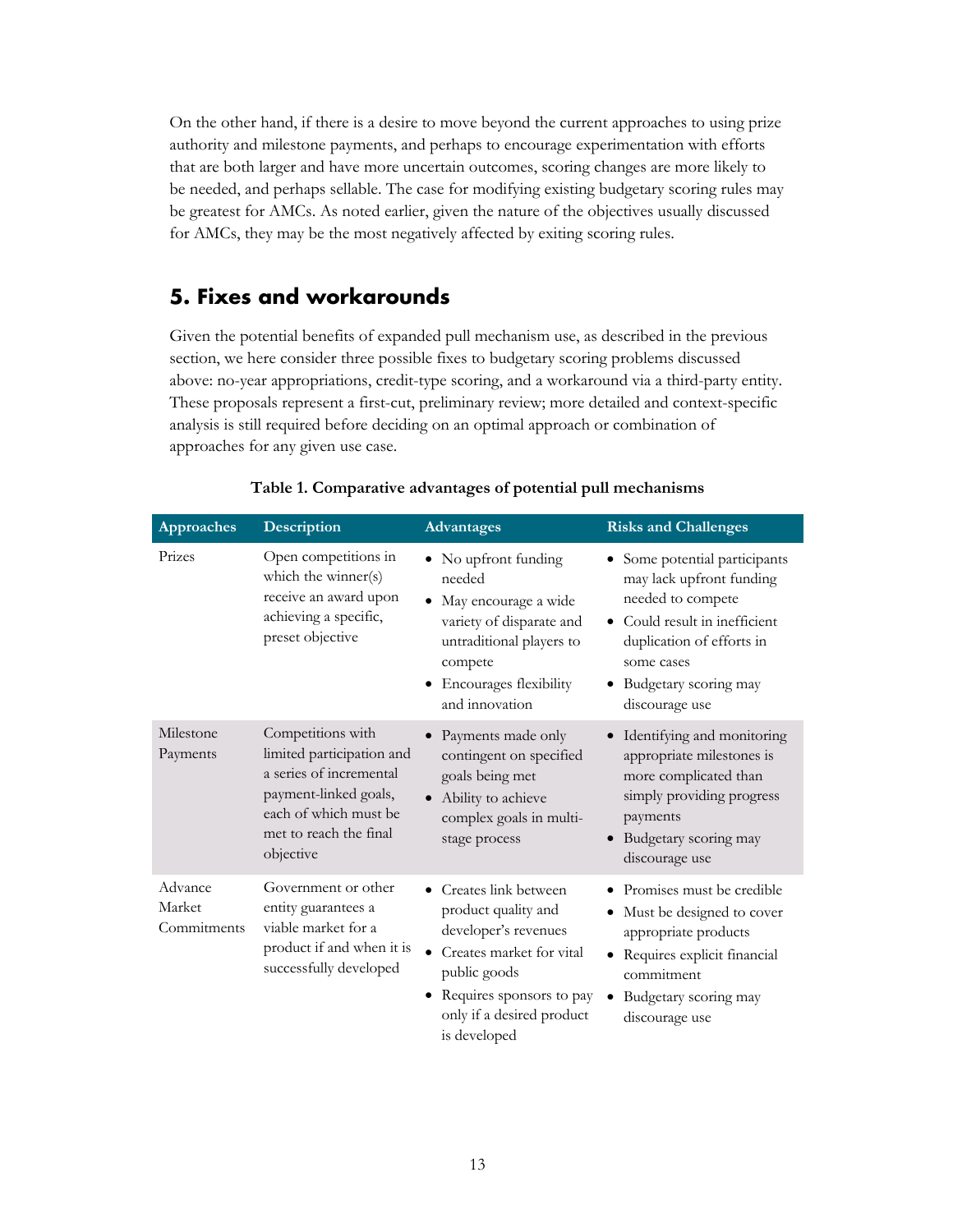#### **No-year appropriations**

<span id="page-16-0"></span>As noted earlier, most funds appropriated by Congress are available for obligation for only a fixed period of time, typically one to several years. For example, in fiscal year 2017, 51 percent of annual federal funding for non-entitlement programs39 was provided through one-year accounts, 19 percent through two-year accounts, 14 percent through accounts with fixed periods of three or more years, and 15 percent through no-year accounts, in which the authority to obligate is indefinite (i.e., remains until all funding is expended).40 Because the authority to obligate and spend no-year funding never expires, its use could significantly mitigate one of the major barriers existing scoring rules otherwise pose for [pr](#page-16-1)izes and the other pull mechanisms discussed in this paper—the possibility that a competition could prove too challenging to produce a winner, or be cancelled for other reasons, resulting in expired appropriations.

A simple example may help illustrate the advantage of no-year ap[pro](#page-16-2)priations in addressing this problem. In the case, for instance, of an appropriations account with a three-year period of availability, if an agency obligated funding appropriated in fiscal year 2021 to guarantee the purse of a prize competition and sometime in fiscal year 2024 or later the competition was cancelled—for example, because it was a time-limited competition for which the deadline had passed, or because it no longer seemed useful or relevant (e.g., because of developments in other types of technologies, or other changed circumstances)—the obligated funding would expire.

By contrast, if the budget authority appropriated in fiscal year 2021 was no-year funding, the money that had been originally obligated for the competition could be "de-obligated" from the cancelled competition and "re-obligated" to another new competition. Moreover, this process could, in theory, be repeated multiple times until the funding was eventually expended as a payout for a successful competition. Thus, the use of no-year appropriations accounts would essentially ensure that no budget authority would ever be lost as the result of competitions that failed to produce winners, and it would provide agencies with great flexibility in terms of how they designed any such competition—in terms of both how challenging they were and how long the competitions would be held open. 41

Since the use of no-year appropriations would mean that all budget authority appropriated for prize competitions, milestone payments or AMCs would eventually be spent, it would also ensure that budget scoring ultimately aligned with actual costs (rather than overstating

<sup>39</sup> Entitlement programs include, for example, Social Security, Medicare and Medicaid. Non-entitlement ("discretionary") federal programs account for the vast majority of spending by State (USAID), Defense, Energy, NASA, NIH, and many other departments and agencies, including most of those with large research and development efforts.

<span id="page-16-1"></span><sup>40</sup> Congressional Budget Office, "Period of Availability of Appropriated Funds," Letter to the Honorable Steve Womack, May 21, 2018, p. 1, https://www.cbo.gov/publication/54155

<span id="page-16-2"></span><sup>41</sup> As an alternative or supplement to the use of no-year appropriations, another option would be to provide the authority for agencies to use some portion of expired or expiring appropriations to cover the costs of contingent appropriations (e.g., funding contingent on a prize competition being successfully completed) for which funding might not otherwise be available. Richard L. Dunn, "Market Shaping: Transforming Markets Through Public and Private Partnerships," The Strategic Institute for Innovation in Government Contracting, p. 6.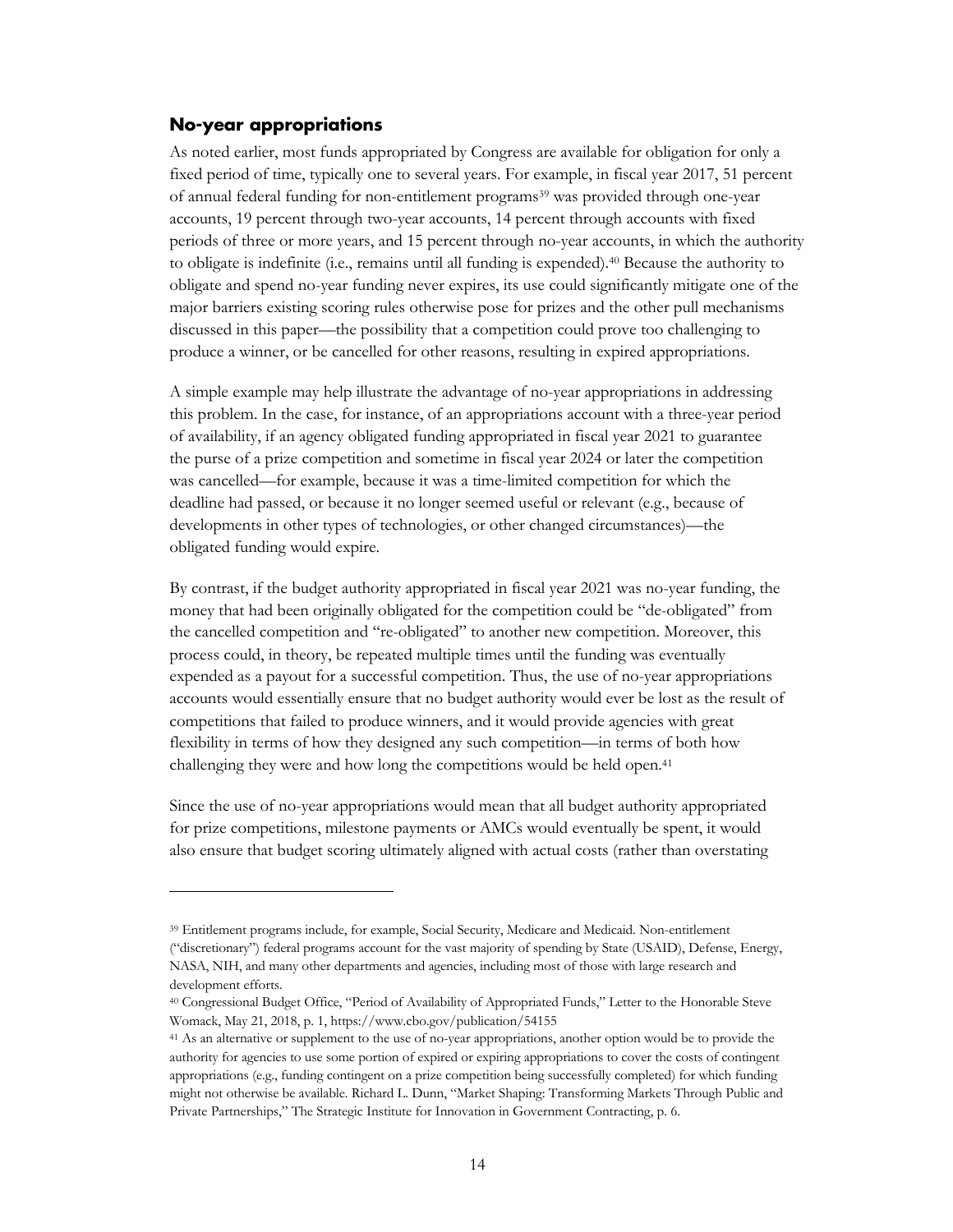those costs because of the possibility of budget authority expiring). The use of no-year appropriations would not, however, entirely fix all the concerns noted earl[ier](#page-17-1). Specifically, the full cost of prize competitions and the other measures would still be charged up front even though it may be years before the competition would be successfully completed and the money for the award needed. Over time, however, it would substantially mitigate even this problem; as time passed, more and more competitions would be completed and awards paid, likely bringing annual budget appropriations into much closer alignment with actual prize disbursements for any given year.42

#### **Credit type scoring**

Rather than focusing on preventing budget expiration, a credit-type scoring approach would discount the score to account for the possibility that appropriated funds will never be expended. This would in some ways b[e r](#page-17-2)oughly analogous to the budgetary treatment afforded to loan and loan guarantee programs, where the score charged to the account is not the overall amount of the loan or loan guarantee, but rather the expected cost of the program associated with the risk of default.

<span id="page-17-0"></span>For example, imagine that only half of the competitions were expected to achieve their goals and thus result in awards being paid. A credit-type approach would score the appropriation at 50 percent of the total amount offered in awards. To provide useful guidance to policymakers, cost estimates of different programs and policies must be comparable—"It is essential that \$100 in costs for one program mean the same thing as \$100 in costs for another program."43 By discounting the cost of prize competitions and similar pull mechanisms to account for the possibility that goals might not be met, this budgetary treatment would yield lower—but more accurate and comparable—estimates of the actual cost of such efforts. In turn, these lower budgetary scores would presumably lead to greater use of such mechanisms.

An obvious difficulty with designing such an approach would be determining an appropria[te](#page-17-3)  rate with which to discount the scoring. Although estimating the appropriate scores for federal loans and loan guarantees can be complicated and even controversial, the general approach, involving inputs such as data on default rates, is relatively well understood. By contrast, evaluating the odds of whether prize competitions would be successful (and thus require the disbursement of funding) would be both a novel and potentially more complicated undertaking.

<span id="page-17-1"></span>One way around this difficulty might be to use a more mechanical approach by, for example, starting off with a particular rate, such as 50 percent, and adjusting it over time based on experience. There are a variety of ways this could be done (of varying levels of complexity),

<span id="page-17-2"></span><sup>42</sup> A simple example might be useful to illustrate this point. If, for example, it is assumed that for every \$100 million dollars of budget authority appropriated in a given year, \$20 million would be disbursed the first year, and \$20 million each of the succeeding nine years, the difference between annual budget authority and annual spending would be dramatic in year one (\$100 million in budget authority but only \$20 million in disbursements). However, if the same level of budget authority and the same spending pattern were sustained in subsequent years, by year five both budget authority and disbursements would equal \$100 million.

<span id="page-17-3"></span><sup>43</sup> Kogan, Richard, Paul N. Van de Water, and James R. Horney, "House Bill Would Artificially Inflate Cost of Federal Credit Programs." Center for Budget and Policy Priorities, June 8, 2013, p. 6.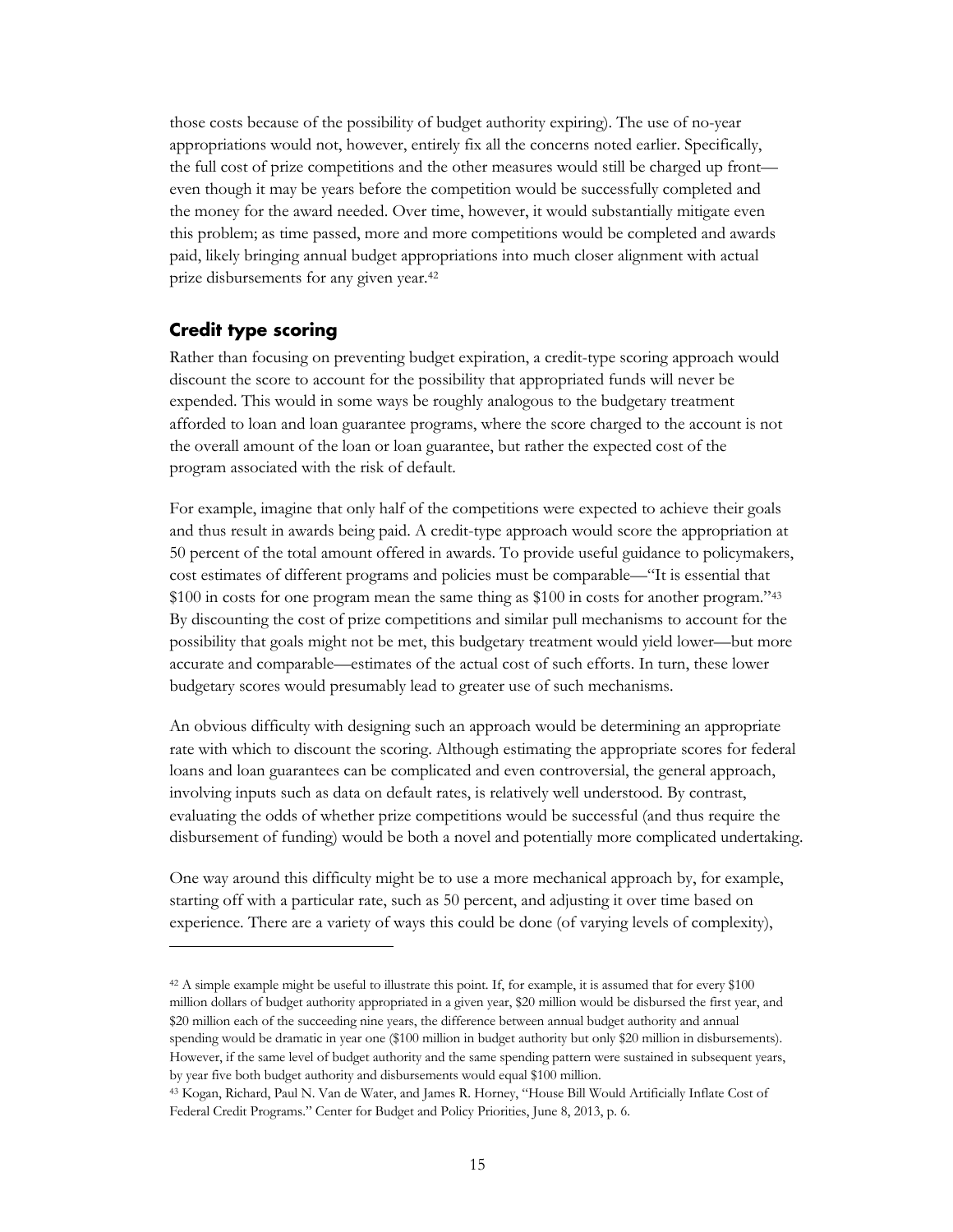but the essential idea would be to use a rolling average (covering, for example, five or 10 years) that reflected the share of budget authority provided each year that was actually expended. Each year, the score associated with new budget authority appropriated into the account would be adjusted upward or downward based on the most recent rolling average.44 Measured on a medium or long-term basis, at least, such an approach could yield a relatively accurate alignment between budgetary scoring and actual costs incurred.

An advantage of this approach over the use of no-year appropriations is that under this option the upfront scoring would be lower, even if the resources available for obligation were kept the same—since the scoring would be adjusted downward by some proportion to take into account the probability that some of budget authority would end up expiring. However, as noted earlier, this advantage would to some extent be temporary as, over time, in the case of no-year appropriations, annual budget authority and disbursement levels would come into closer alignment. A potential disadvantage of this approach is that it might be more difficult to win Congressional approval since it would mark a more dramatic departure from current budgetary practices than simply allowing greater use of no-year appropriatio[ns.](#page-18-1)

#### **Third-party entity**

This third approach would attempt to bypass existing scoring barriers by essentially avoiding them. Under this approach, federal agencies would make commitments to fund future prize awards, milestone payments and AMCs through means that fall short of legally binding obligations. As such, the commitments would not score as budget authority. This might, for example, consist of a commitment to provide a prize award or purchase a new vaccine that is developed in the future, but to make the commitment "subject to appropriations."

<span id="page-18-0"></span>To attract participants to compete for these prizes, however, this aspirational commitment would be backstopped by either an existing or newly established third-party entity that would provide a legally binding commitment, and assume the risk that a specified goal would be met but no federal funding provided. A variety of different forms have been suggested for third-party entities that could support innovative development finance initiatives, including existing international financial institution, international development agencies, and publicprivate organizations.45 Alternatively, an entity similar to an insurance company could, in theory, be created to backstop such non-binding commitments.46 In this case, private investors could be used to backstop these commitments—with the investors covering the

<sup>44</sup> This would be somewhat akin to how the funding level for the Department of Homeland Security's Disaster Relief Fund (DERF) were at one time calculated—in part by averaging the funds spent by the program in the preceding five-year period.

<span id="page-18-1"></span><sup>45</sup> See, for example, Benjamin Leo, "Can Donors Be Flexible within Restrictive Budget Systems? Options for Innovative Financing Mechanisms, Center for Global Development, Working Paper 226, October 2010, pp. 16–22. <sup>46</sup> Ibid.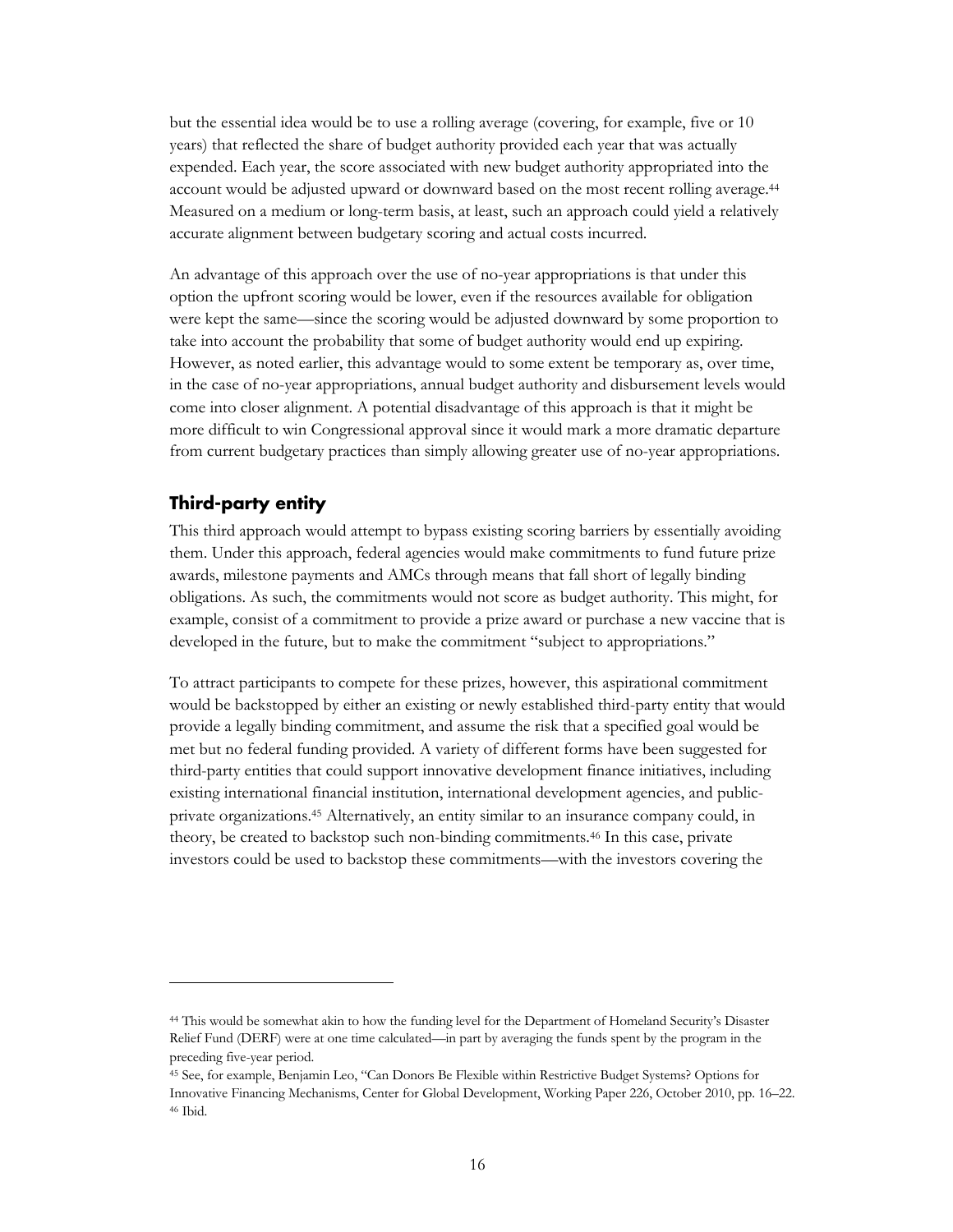cost if the government funding falls through, in return for sharing part of the award should the government's non-binding commitment be honored.47

A major advantage of this approach is that it would require that appropriations to cover the cost of prize awards, mile[sto](#page-19-0)ne payments or AMCs would only need to be provided if and when success were achieved in accomplishing the specified goals. Ho[we](#page-19-1)ver, there are also significant potential shortcomings with this approach. Perhaps the most significant limitation is that it might be difficult to find an existing entity or entities that would be amenable to playing this type of role, especially on a broad, ongoing basis—since [th](#page-19-2)e downside risks could be both difficult to evaluate and potentially costly. <sup>48</sup> In the case of an insurance-type entity or one financed by private investors, this downside risk would be mitigated, but only at a (potentially significant) cost to the U.S. government. In the former case, the extra costs would accrue because, in addition to the cost of covering awards associated with successful competitions, the U.S. government would have to pay insurance premiums—which would need to be sufficient to cover both the cost of evaluating risks (i.e., that a prize would be awarded but no government funding provided) and to provide a profit for the insurance company. In the latter case, the extra costs would accrue because in the e[ve](#page-19-3)nt of a successful competition, the U.S. government would need to pay enough to cover not only the award itself, but the cost of evaluating risks and a return to investors. In either case, taking steps to highlight the political commitment—e.g., by enacting related authorization language—could help reduce the perceived risk that the government would ultimately fail to appropriate the committed funding, and thus lower the "transaction costs" associated with the approach. But it would not eliminate those costs. This approach would also likely be more complicated to carry out, and novel, than either of the other two—at least if it involved the use of an insurance company or private investors—and thus perhaps also the most difficult to sell to Congress.

#### **6. Discussion and conclusion**

On paper, our survey of relevant legislation and budgetary practices suggests that agencies have quite broad authority to use pull mechanisms in support of US government R&D objectives. The COMPETES Act offers government-wide Prize Authority; other legislation, more narrowly focused on global health and health security, allows for use of AMCs. Nevertheless, the limited use of such mechanisms points to a negative incentive environment that both explicitly and subtly dissuades agencies from pursuing more innovative approaches. Further, actual use of pull mechanisms, as observed across the US government, suggests a "small-ball," risk-averse, and thus ultimately low-impact approach missing opportunities to use pull mechanisms in support of the biggest innovation

<span id="page-19-2"></span><span id="page-19-1"></span><span id="page-19-0"></span><sup>47</sup> Such an entity might be roughly patterned after those that have been proposed to attract private investors to help finance Social Impact Bonds (SIBs). See, Elizabeth Lower-Basch, "Social Impact Bonds: Overview and Considerations," CLASP, March 7, 2014, p. 2.

<span id="page-19-3"></span><sup>48</sup> The use of such entities to backstop U.S. commitments in special cases or on an ad hoc basis might be less problematic—for example in cases where the U.S. government's commitment appears (though not legally binding) quite robust, the risks manageable, and the prize competition, milestone payment or AMC fits well within the focus of the International Financial Institution or other entity's focus.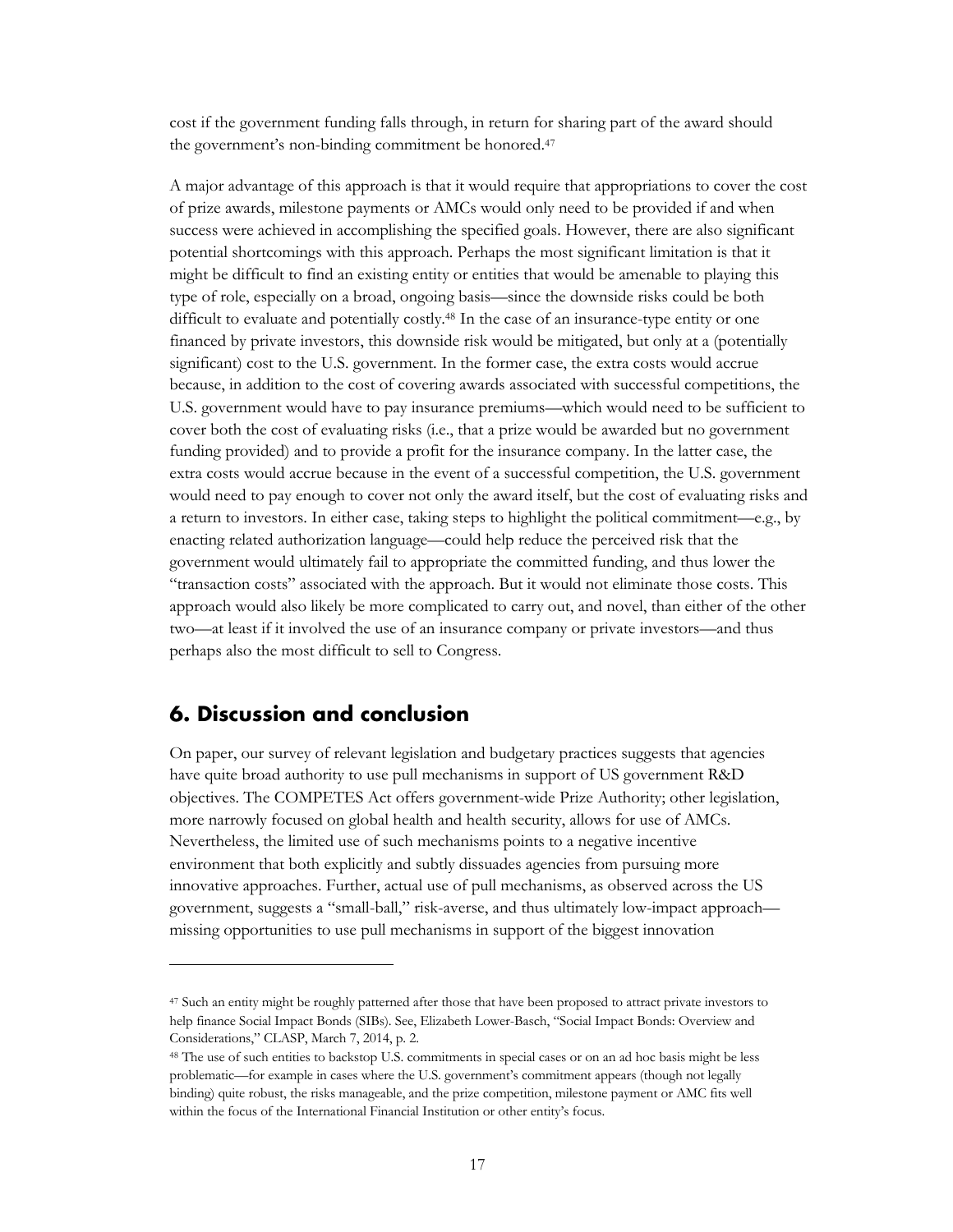<span id="page-20-0"></span>challenges that could improve wellbeing and security both within the US and around the world. We note that this is a particular barrier with respect to global health innovations, which generally require relatively long development cycles and large R&D budgets—both of which would be problematic under current budget rules.

First, we find that budgetary barriers pose a financial disincentive to the use of pull mechanisms. Under current rules, funding for a pull mechanism must be made available and fully scored when the commitment is made, even if the actual prize would be paid out many years in the future—or, perhaps, never awarded. This represents a substantial opportunity cost vis-à-vis the current year's budget; funds must be set aside essentially in escrow rather than used to support current year programming. Further, most appropriations expire after one to three years; if such funds remain unobligated, they are subsequently returned to the treasury. The threat of expiration limits agency flexibility and means, among other things, that funding obligated for competitions that fail to produce a winner cannot be easily re-obligated to more promising competitions, and may be lost; the "use it or lose it" rules also increase the riskiness of a pull mechanism from an agency's perspective, especially when there is substantial uncertainty about whether a goal will be achieved within the permissible period.

Second, we note substantial technical barriers to use of pull mechanisms. Despite increasing usage across the US government, pull mechanisms still represent only a miniscule portion of R&D funding. Most agency staff lack experience and expertise in the technically demanding aspects of incentive and competition design—requiring a very different skill set than traditional grant making/procurement and project management. We did not identify any dedicated training or skills-building approaches to strengthen these capacities; nor do we observe a strong, dedicated, and established community of practice with expertise in design and management of pull mechanisms. Even with requisite legal authority—and even if they were freed from financial disincentives—agency staff may still not feel empowered and capable of pursuing pull mechanisms as an alternative to traditional operating models. In some areas, agency limitations on the use of cost-effectiveness criteria may also provide a disincentive.<sup>49</sup>

Third, we observe a generally complacent and risk-averse environment, with few incentives to "go out on a limb" in pursuit of an alternative R&D approach—particularly in the absence of a high-level political or managerial imperative. Agency staff are largely accustomed to (and believe in) traditional grant and contracting approaches. Though agency staff at times appear intrigued by pull mechanisms, these alternative approaches remain attractive mostly as a novelty and are not generally perceived as viable competitors to traditional business models, particularly given the financial disincentives and technical barriers described above.

Together, t[he](#page-20-1) combined impact of these explicit and implicit forces is likely responsible for the limited use of pull mechanisms to date despite relatively permissive legislative authority. Even

<span id="page-20-1"></span><sup>49</sup> For example, CMS is precluded from explicitly using cost-effectiveness criteria in its treatment coverage decisions.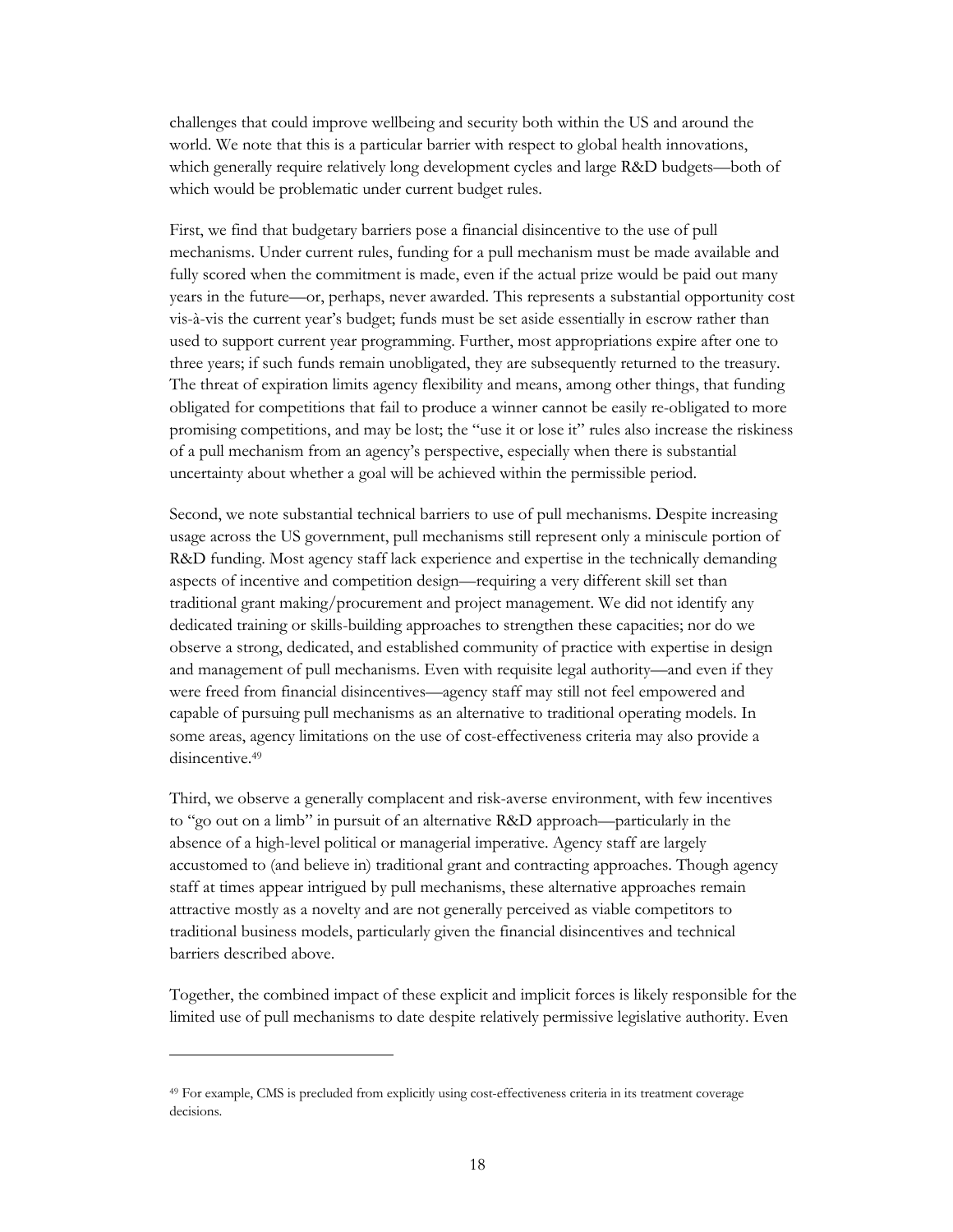when pull mechanisms are used, our findings are suggestive—though not conclusive—that they may also steer agency staff to relatively short-term, low-risk objectives that will almost certainly be achieved. This approach limits the scope and ambition of pull mechanisms to pursuit of relatively few, marginal, and narrow R&D goals versus high-risk "moonshots" with the largest potential for social impact—and where pull mechanisms, in both theory and practice, may have a substantial advantage vis-à-vis push mechanisms at stimulating high-impact innovation.

Our findings suggest that a more ambitious approach is possible, but embracing it will require budgetary tweaks, technical support to agencies, and high-level political buy in. In the final section of the paper, we suggest several budgetary approaches that could mitigate financial disincentives to use of pull mechanisms; several are consistent with existing Congressional practice (e.g. no-year budget authority), suggesting reasonable political feasibility. To support the technical design of pull mechanisms, the US government could consider development of a dedicated central technical team of economists, budget professionals and others with relevant expertise for short-term deployment to agencies; such a team team could sit within the White House Office of Science and Technology Policy (OSTP) and follow the model of the Presidential Innovation Fellows,<sup>50</sup> for example. Finally, high-level political support—ideally from the White House via OSTP, but at very least from agency heads—can facilitate more risktaking by agency staff in pursuit of high-priority US government R&D goals. To this end, it is notable that the highest-value pull mechanisms used to date—the Space X milestone payments and the Operation Warp Speed advance purchase agreements for vaccine candidates—were for high-profile, high-priority endeavors with very high-level political support.

The US government should also begin a serious effort to engage and improve the skill set of the federal acquisition workforce so that departments and agencies have not just the authority to use the pull mechanisms outlined in this paper, but the technical know-how and comfort-level with each of these mechanisms to make their use a consistent and significant part of the federal government's acquisition toolkit[. A](#page-21-0)mong other things, this is likely to mean strengthening training about these mechanisms, as well as raising the profiles of these mechanisms, within, for the Federal Acquisition Institute, the Office of Federal Procurement Policy, and Chief Acquisition Officer Council, and the Interagency Acquisition Career Management Council, as well as through each agency's own acquisition training and management entities.

Finally, it is worth stressing that the US government can leverage its purchasing power to support innovation in ways that fall short of an explicit, binding pull mechanism. As is common practice in the defense sector, the US government can issue target product profiles for products which do not currently exist and indicate an intent (appropriations permitting) to purchase such products if made available. While this does not represent a binding commitment, it may nonetheless send a strong market signal about the potential for future federal procurement, helping to de-risk market uncertainty—at least to some extent. This could be particularly valuable, for example, among large global health agencies which dedicate substantial portions of their budgets to health commodity procurement.

<span id="page-21-0"></span><sup>50</sup> <https://presidentialinnovationfellows.gov/>